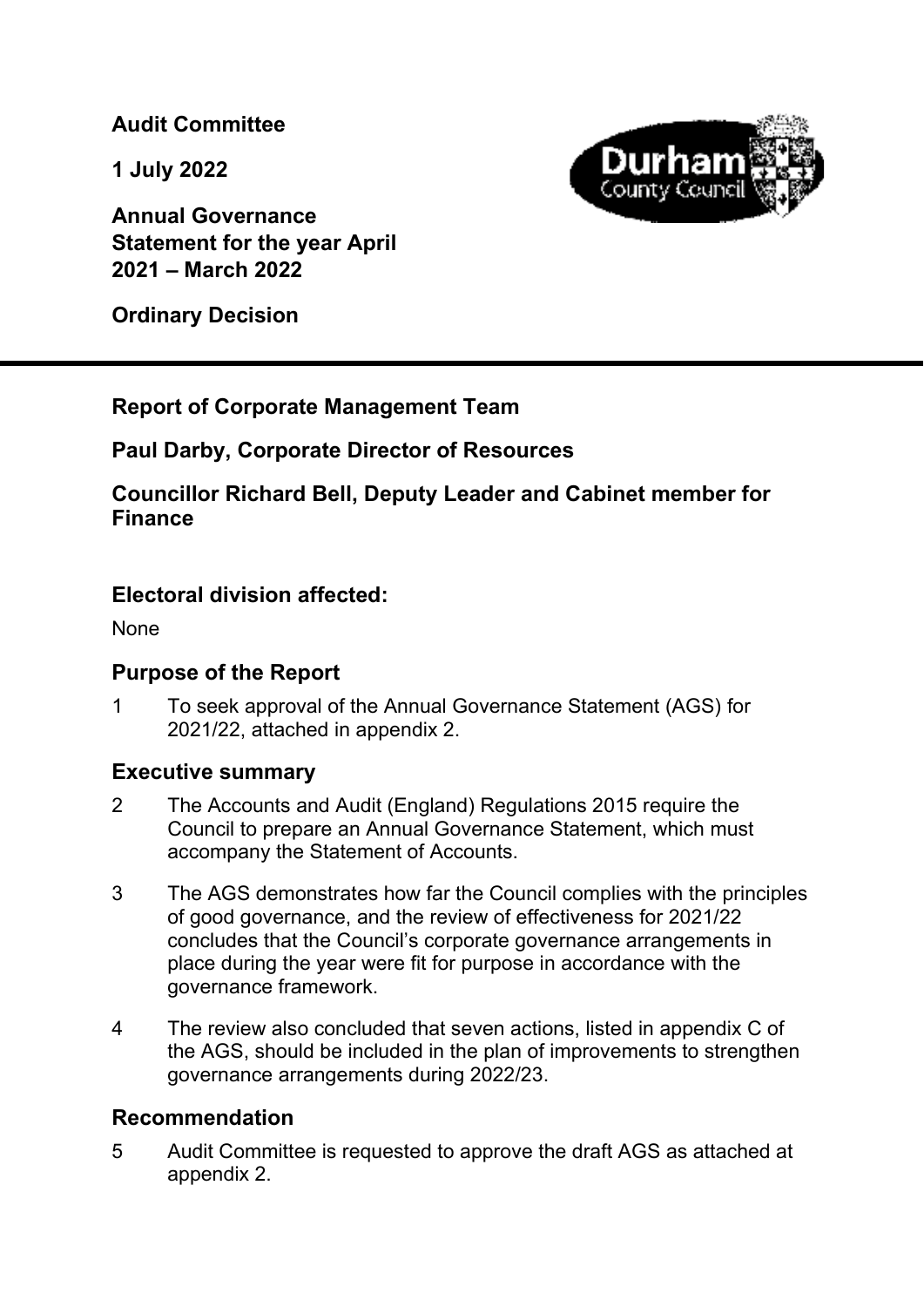# **Background**

- 6 The Accounts and Audit (England) Regulations 2015 require the Council to prepare an Annual Governance Statement, which must accompany the Statement of Accounts.
- 7 The Corporate Director, Resources is responsible for co-ordinating and overseeing the Council's corporate assurance arrangements and prepares the AGS to demonstrate how far the Council complies with the principles of good governance and recommending improvements, to be published in the Council's Annual Statement of Accounts. The AGS is included in appendix 2.

# **The Implications of the Covid-19 Pandemic on the Review of Effectiveness**

8 The review of effectiveness for 2021/22 was conducted during the advanced stages of the Covid-19 pandemic, when the focus of the Council's response had shifted from the impacts on day-to-day operations to long-term implications for issues such as employment, health and wellbeing, and communities. The Covid19 impacts on the review of effectiveness have been minimal and the review was largely carried out in the normal way.

# **Outcome of the Review**

- 9 The outcome of the review of effectiveness is set out in the AGS and concludes that the Council's corporate governance arrangements in place during 2021/22 were fit for purpose in accordance with the governance framework.
- 10 The review also concluded that seven actions, listed in appendix C of the AGS, should be included in the plan of improvements to strengthen governance arrangements during 2022/23.
- 11 The ways in which the Council's governance systems have been deployed and adapted in response to the Covid-19 pandemic are incorporated into the body of the AGS, aligned to the principles of good governance.
- 12 Mazars, the Council's external auditor, will review the draft AGS as part of their audit of the Statement of Accounts and in considering the Councils arrangements for securing Value for Money.

# **Author**

Kevin Roberts Tel: 03000 269657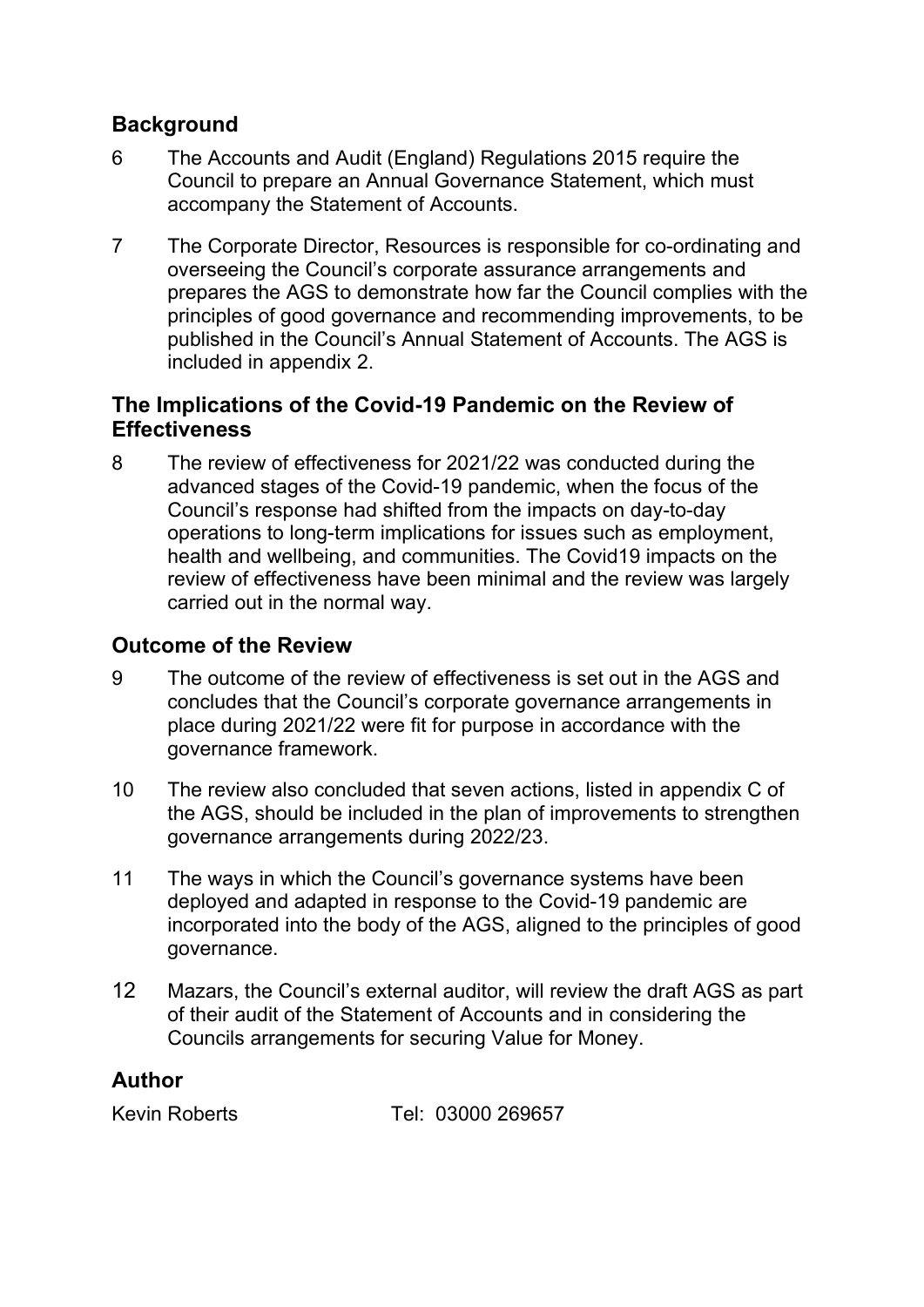# **Appendix 1: Implications**

## **Legal Implications**

The governance review process ensures that the Council discharges its statutory duties under the Local Government Act 1999 and the Accounts and Audit Regulations 2015. The Code of Corporate Governance enables the Council to demonstrate how it complies with the Delivering Good Governance in Local Government Framework 2016.

## **Finance**

There are no financial implications associated with this report. However, financial planning and management is a key component of effective corporate governance.

## **Consultation**

Engaging local communities meets a core principle of the CIPFA/ SOLACE guidance.

# **Equality and Diversity / Public Sector Equality Duty**

Engaging local communities including hard to reach groups meets a core principle of the CIPFA/ SOLACE guidance.

## **Climate Change**

There are no direct climate change implications, but good governance helps to avoid or minimise adverse impacts.

## **Human Rights**

None

## **Crime and Disorder**

None

# **Staffing**

There are no impacts on staffing but ensuring the adequate capability of staff meets a core principle of the CIPFA/ SOLACE guidance.

## **Accommodation**

There are no accommodation implications, but asset management is a key component of effective corporate governance.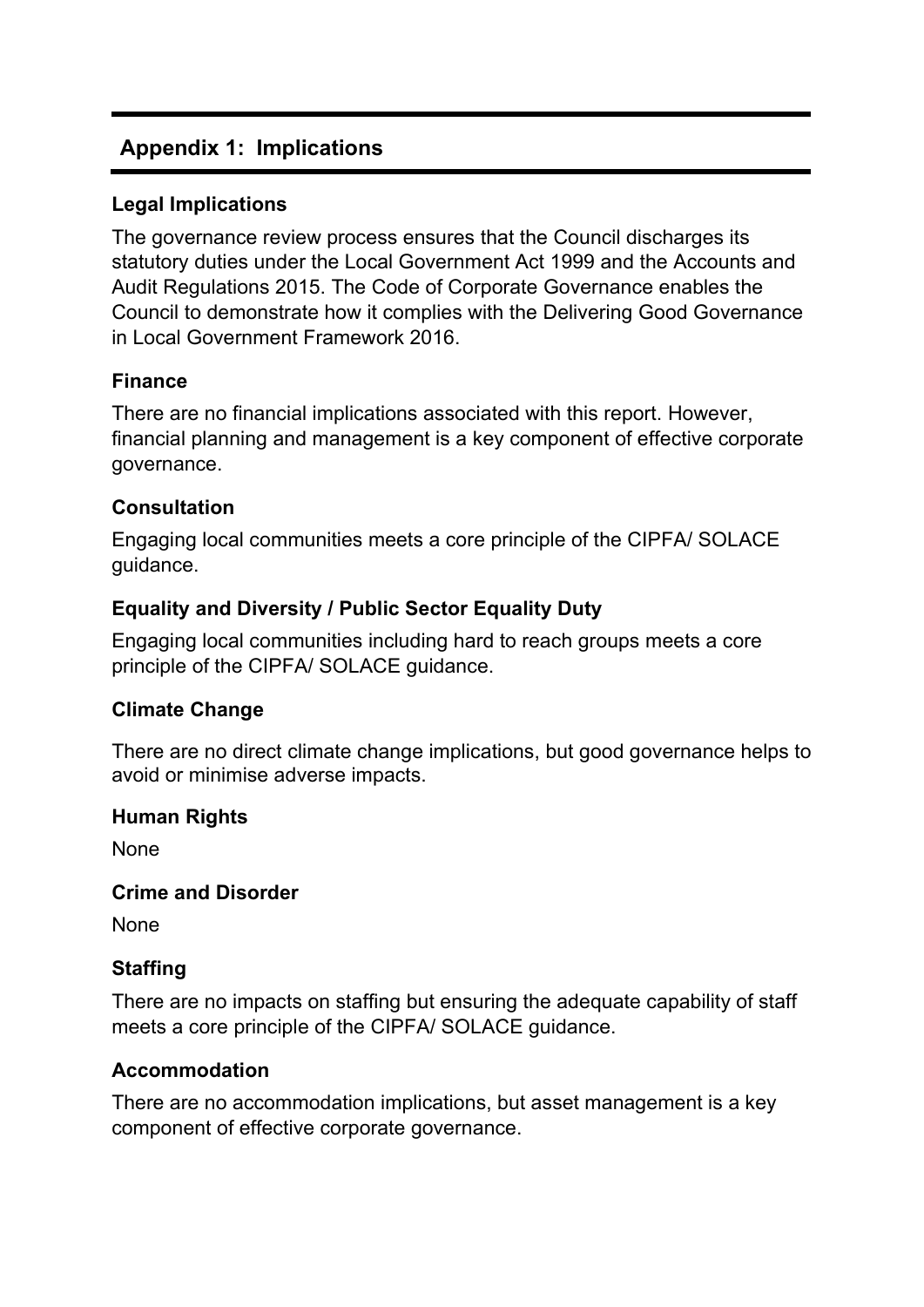# **Risk**

There are no reportable risks associated with the report, but the assessment of corporate risk is a key component of the Council's governance arrangements.

# **Procurement**

None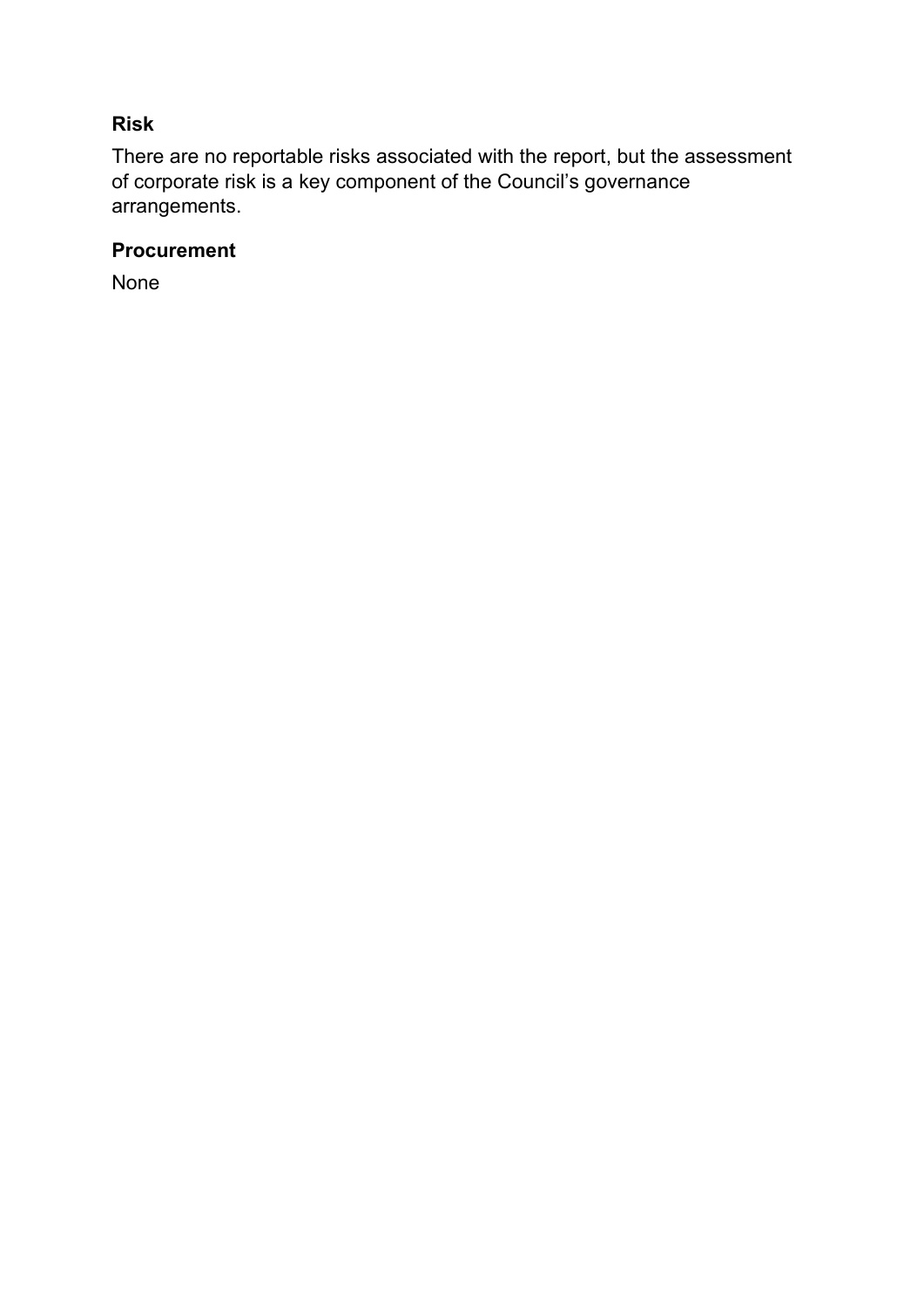# **Appendix 2: Annual Governance Statement 2021/22**

### **INTRODUCTION**

1. This statement meets the requirements of Regulation 6 (1) of the Accounts and Audit (England) Regulations 2015 in relation to the publication of an Annual Governance Statement (AGS). It explains how the Council's arrangements for the governance of its affairs complied with its Local Code of Corporate Governance for the year ended 31 March 2022.

### **COVID-19 PANDEMIC**

2. The review of effectiveness for 2021/22 was conducted during the advanced stages of the Covid-19 pandemic, when the focus of the Council's response had shifted from the impacts on day-to-day operations to long-term implications for issues such as employment, health and wellbeing, and communities. Any changes or developments to the Council's governance arrangements in response to either short- or long-term implications of Covid19 are incorporated into the relevant section of this statement.

### **CONTEXT**

3. Summarised information relating to the constitution, structure, budget and services provided by Durham County Council, along with key statistical information about County Durham can be found on the About Us page on the Council's website.

### **SCOPE OF RESPONSIBILITY**

- 4. Durham County Council (the Council) is responsible for ensuring that its business is conducted in accordance with the law and proper standards, and that public money is safeguarded and properly accounted for, and used economically, efficiently and effectively.
- 5. The Accounts and Audit (England) Regulations 2015 require the Council to prepare an AGS, which must accompany the Statement of Accounts. The Council also has a duty under the Local Government Act 1999 to make arrangements to secure continuous improvement in the way in which its functions are exercised, having regard to a combination of economy, efficiency and effectiveness.
- 6. In discharging this overall responsibility, the Council is responsible for putting in place proper arrangements for the governance of its affairs, facilitating the effective exercise of its functions, which includes arrangements for the management of risk and performance.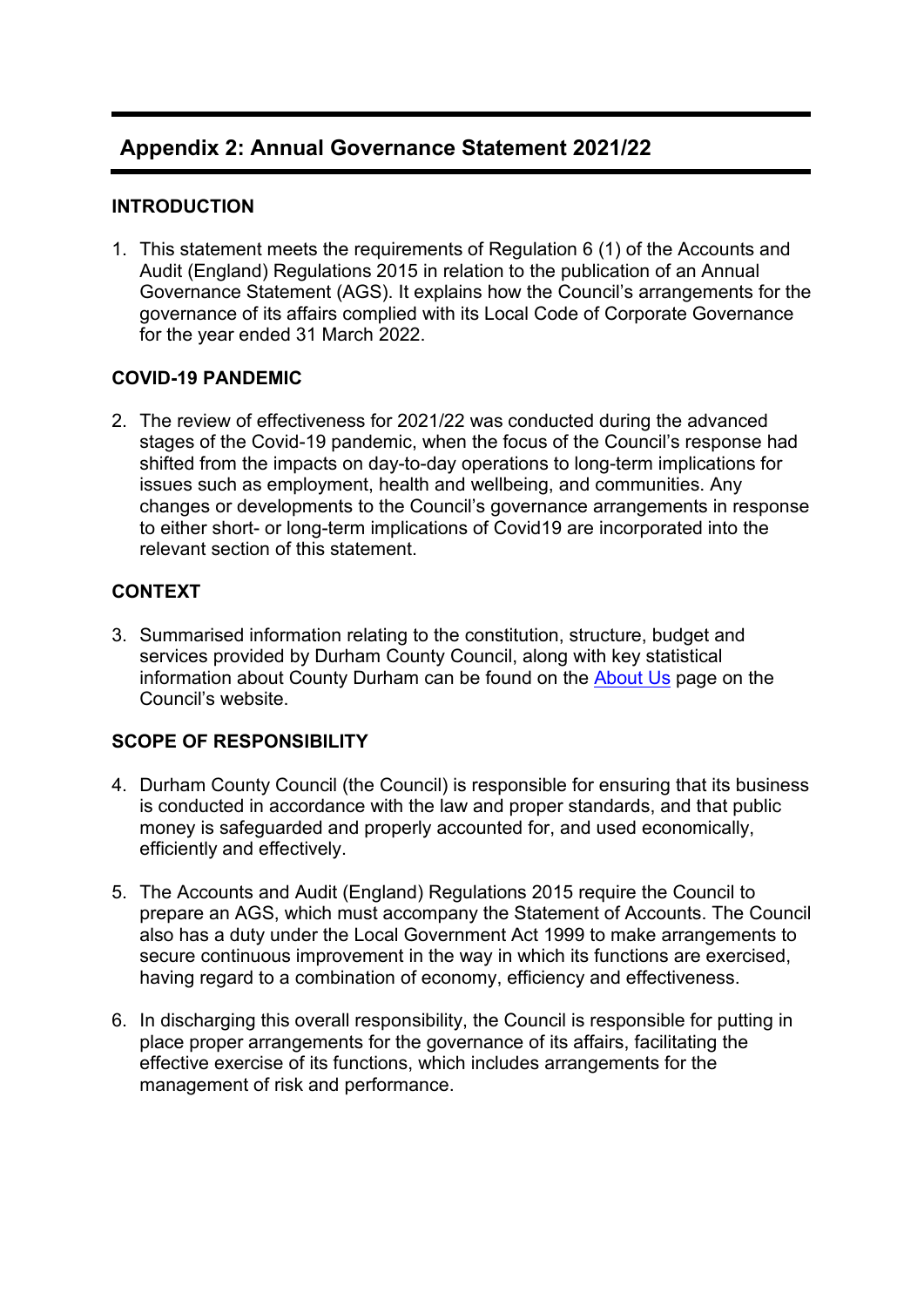7. In January 2022, the Council approved, adopted and published on its website, a revised Local Code of Corporate Governance, which is consistent with the principles of the Chartered Institute of Public Finance and Accountancy (CIPFA)/ Society of Local Authority Chief Executives (SOLACE) Framework – "Delivering Good Governance in Local Government".

### **THE PURPOSE OF THE GOVERNANCE FRAMEWORK**

- 8. The governance framework comprises the systems, processes, culture and values by which the Council is directed and controlled, and its activities through which it accounts to, engages with and leads the community. It enables the Council to monitor the achievement of its strategic objectives and to consider whether those objectives have led to the delivery of sustainable economic, social and environmental benefits for the people of County Durham.
- 9. The system of internal control is a significant part of that framework and is designed to manage risk to a reasonable level. It cannot eliminate all risk of failure to achieve policies, aims and objectives and can therefore only provide reasonable and not absolute assurance of effectiveness. The system of internal control is based on an ongoing process designed to identify and prioritise the risks to the achievement of the Council's policies, aims and objectives, to evaluate the likelihood of those risks occurring and the impact should they occur, and to manage them efficiently, effectively and economically.
- 10. The governance framework has been in place across the Council for the year ended 31 March 2022 and up to the date of approval of the Statement of Accounts.

### **THE GOVERNANCE FRAMEWORK**

- 11. The key elements of the Council's governance arrangements are detailed in the Council's Local Code of Corporate Governance. This sets out the key documents and processes that determine the way the Council is directed and controlled to meet the seven core principles of the CIPFA/ SOLACE Framework.
- 12. The Constitution Working Group, which consists of the lead members of each political party, and is chaired by the Leader of the Council, proposed amendments to the Constitution during the year which were approved by the Council. Changes following the annual review of the Constitution were approved by the Council in March 2022.
- 13. The arrangements and rules of procedure for the Overview and Scrutiny function, including the membership, functions and scope of the Overview and Scrutiny Board and each Committee is set out in detail in the Constitution. Terms of Reference for the Board and Committees are set within the context of the Council Plan and the County Durham Vision 2035. The Head of Policy, Planning and Performance is the designated scrutiny officer to discharge the functions required under the Localism Act 2011.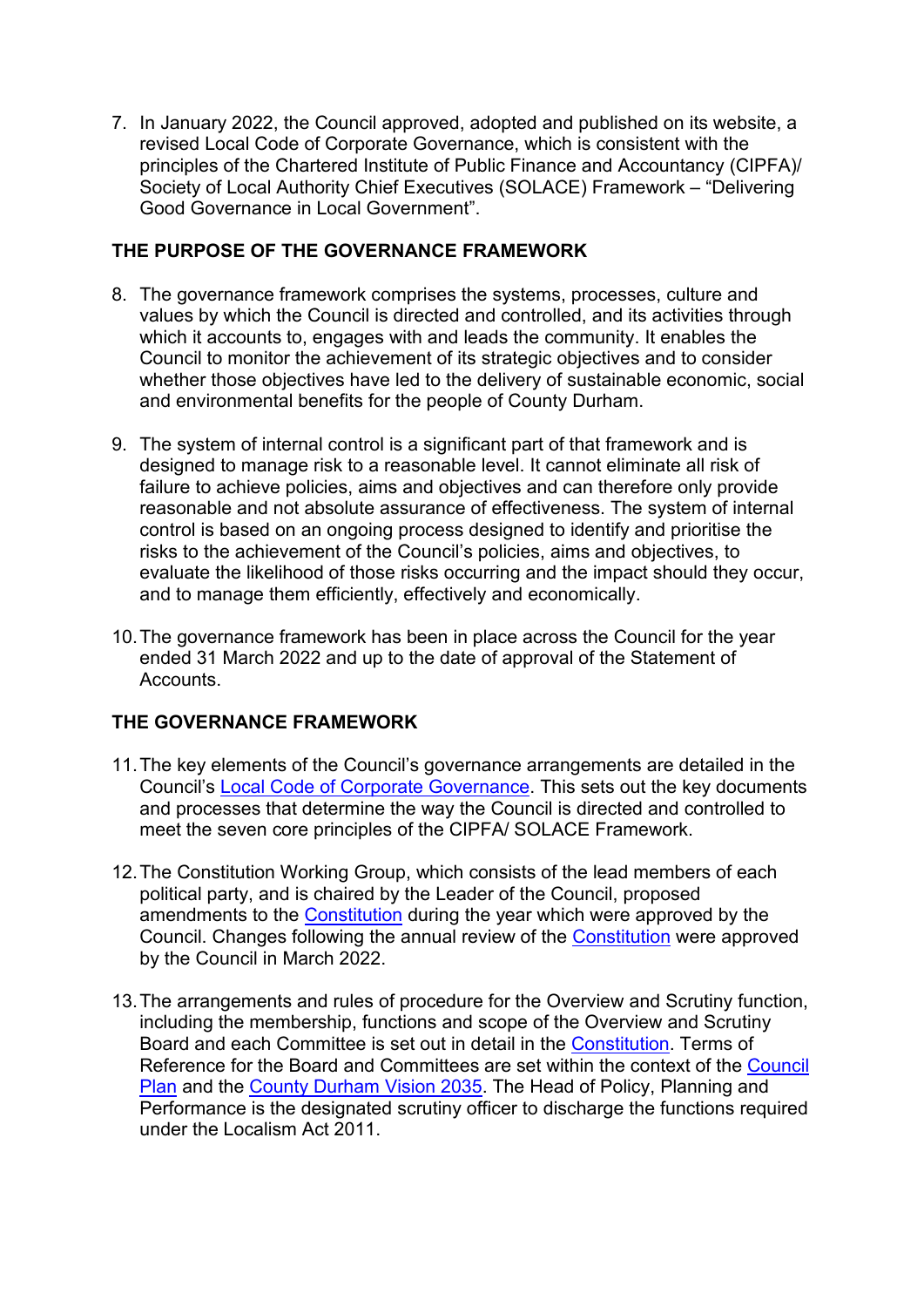14. The following sections demonstrate assurance that the Council has complied with each of these principles in practice, and also highlights where we have further improved our corporate governance arrangements during 2021/22.

## **REVIEW OF EFFECTIVENESS**

- 15. The Council has responsibility for conducting, at least annually, a review of the effectiveness of its governance framework including the system of internal control. The review of effectiveness is informed by the work of the senior managers within the Council who have responsibility for the development and maintenance of the governance environment, the annual report of the Chief Internal Auditor and Corporate Fraud Manager, and by comments made by the external auditors and other review agencies and inspectorates.
- 16. Maintaining the effectiveness of the corporate governance framework involves the key member and officer roles outlined below, namely:
	-
	- Chief Financial Officer Standards Committee
	- Monitoring Officer Audit Committee
	- The Executive **CONFINGTI** Overview and Scrutiny Committee
		-
		-
- 17. The Council's Constitution sets out the governance roles and responsibilities of these functions. In addition:
	- The Corporate Director Resources co-ordinates and oversees the Council's corporate assurance arrangements by:
		- o Preparing and maintaining the Council's Code of Corporate Governance as a formal framework for the Council's governance arrangements.
		- o Reviewing the systems, processes and documentation to determine whether they meet the requirements of this Code, reporting any breaches and recommending improvements.
		- o Preparing an AGS to demonstrate how far the Council complies with the principles of good governance and recommending improvements.
	- Internal Audit provides independent assurance on the effectiveness of the corporate governance framework.
	- External Audit provides an independent opinion on whether the AGS is materially accurate.
- 18. The review was also informed by a statement provided by each Corporate Director commenting on the effectiveness of the Council's governance arrangements generally and how they impacted on their service areas. These included consideration of the effectiveness of internal controls.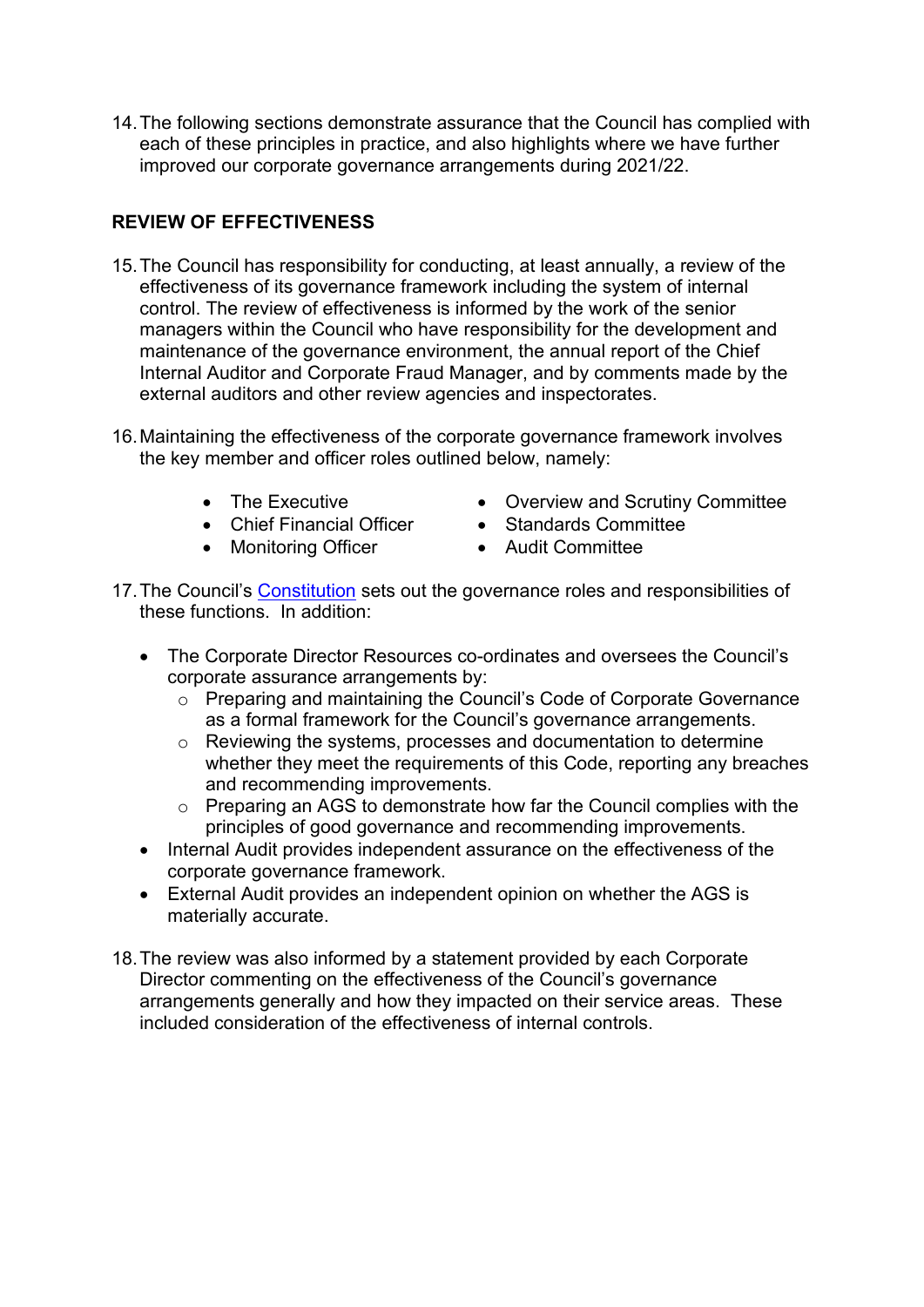- 19. The Chief Internal Auditor and Corporate Fraud Manager provides an independent opinion on the adequacy and effectiveness of the system of internal control, risk management and governance arrangements which was incorporated in the Annual Internal Audit Report to the Audit Committee in July 2022. This opinion is based on audit reviews undertaken during the year which found all systems reviewed to give substantial or moderate assurance, except in five cases where limited assurance was reported. In the main, these issues related to specific areas and did not reflect weaknesses in the underlying governance arrangements.
- 20. We are satisfied that, whilst the coronavirus pandemic has had an impact in reducing the overall number of individual assurance audits delivered than would normally be expected, in prioritising audit activity to areas of key risk and when taken together with work other sources of assurance being identified from within services themselves, sufficient internal audit work has been undertaken to allow us to draw a reasonable conclusion as to the adequacy and effectiveness of the Council's system of internal control. Based on the work undertaken, we are able to provide a **Moderate** overall assurance opinion on the adequacy and effectiveness of internal control operating across the Council in 2021/2022. The level and nature of internal audit work undertaken has therefore not required the Chief Internal Auditor and Corporate Fraud Manager to provide a formal Limitation on the Opinion to be delivered and as such there are no qualifications to this opinion. This moderate opinion ranking provides assurance that there is a sound system of control in place, but there are some weaknesses and evidence of non-compliance with controls or ineffective controls.
- 21. Aligned to the seven principles of good governance, a detailed account of how the Council's governance arrangements have operated during 2021/22 is included in **appendix A**. An update on improvements identified in the 2020/21 Annual Governance Statement is included in **appendix B**.
- 22. The ways in which the Council's governance systems have been deployed and adapted in response to the Covid-19 pandemic are incorporated into the body of the statement, aligned to the principles of good governance.

### **CONCLUSION**

23. We have been advised on the implications of the result of the review of the effectiveness of the governance framework by the Audit Committee. In conclusion, we are satisfied that the Council's corporate governance arrangements in place during 2021/22 were fit for purpose in accordance with the governance framework. Through the review of governance arrangements, and the work of both internal and external audit, we have identified seven actions as part of ongoing improvements to further strengthen governance arrangements in 2022/23. These are shown in **appendix C**.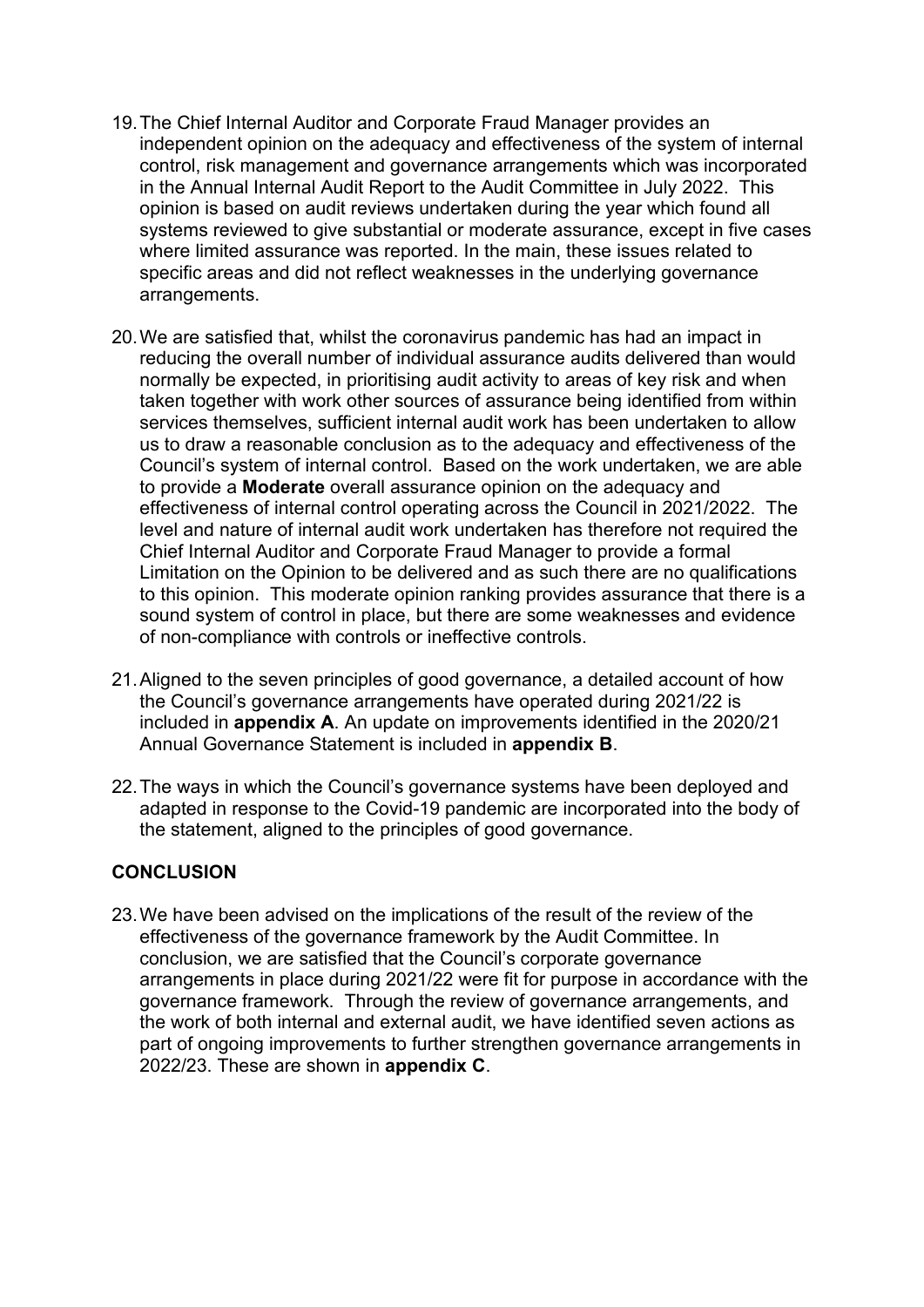# **APPROVAL OF ANNUAL GOVERNANCE STATEMENT**

Signed:

Amanda Hopgood Leader of Durham County Council

John Hewitt Chief Executive

Paul Darby Corporate Director of Resources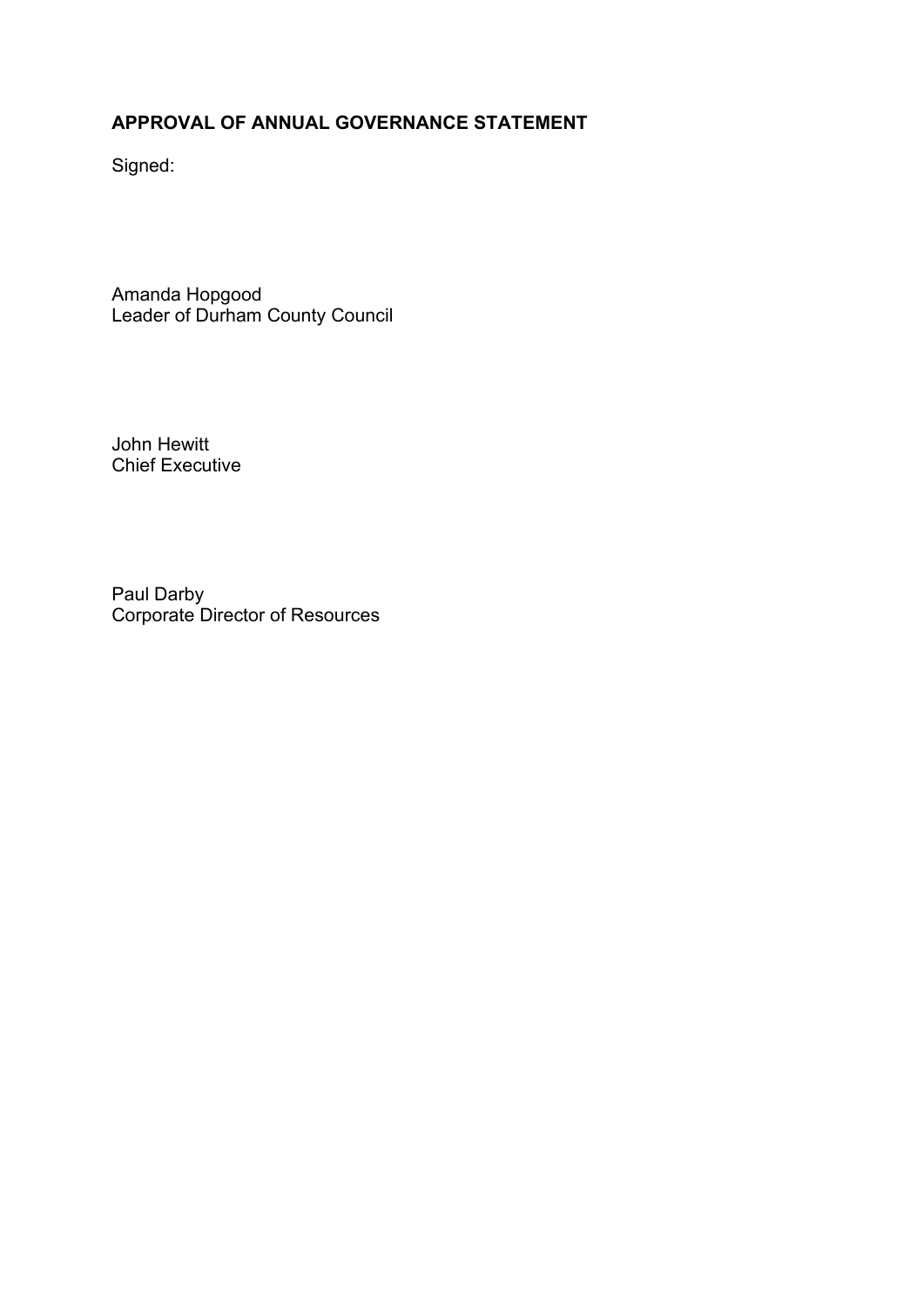### **APPENDIX A: Governance Arrangements during 2021/22**

A full description of the Council's governance arrangements is set out in the Local Code of Corporate Governance aligned to the seven principles of good governance. The following paragraphs provide a detailed account of how the Council's governance arrangements have operated during 2021/22.

**Principle A: Behaving with integrity, demonstrating strong commitment to ethical values, and respecting the rule of law**

### **Behaving with integrity**

- 1. The Code of our Values, Behaviour and Conduct explains our values, sets out the responsibilities we all have and the standards of behaviour that are expected of us. In April 2021, the process for declaring personal interests, gifts and hospitality was digitised so that heads of service receive notifications of declarations, which are recorded on the employee's personal file.
- 2. Our core values have been invaluable in shaping the response to Covid-19 and addressing the drivers of poverty, including food and energy inflation: -
	- (a) We will work together to achieve the best for people.
	- (b) We put people and communities at the heart of everything we do and value our employees.
	- (c) We value, trust and support each other.
	- (d) We embrace change and look for better ways to deliver services.
- 3. The register of gifts, interests and hospitality for members is available online. Staff declarations are monitored by their Head of Service.
- 4. The Contract Procedure Rules set out how contracts for goods, works, services and utilities should be put in place and managed, and specify record keeping and reporting requirements related to procurement activity.
- 5. In January 2022, the Council agreed to a members' allowances scheme for 2022- 2023, taking into account the views of the independent remuneration panel, which the Council is required by law to establish and maintain.

### **Demonstrating strong commitment to ethical values**

- 6. The 2020/21 annual report of the Standards Committee, which is responsible for promoting and maintaining high standards of conduct by councillors, was presented to Council in July 2021. At its first meeting in 2022/23, the Committee will be asked to agree its work programme for the year.
- 7. Guidance on how to make a complaint is available on the Council's website. Quarterly customer feedback reports are presented to the Corporate Overview and Scrutiny Management Board, summarising performance in dealing with corporate and statutory complaints, and identifying actions to improve service provision.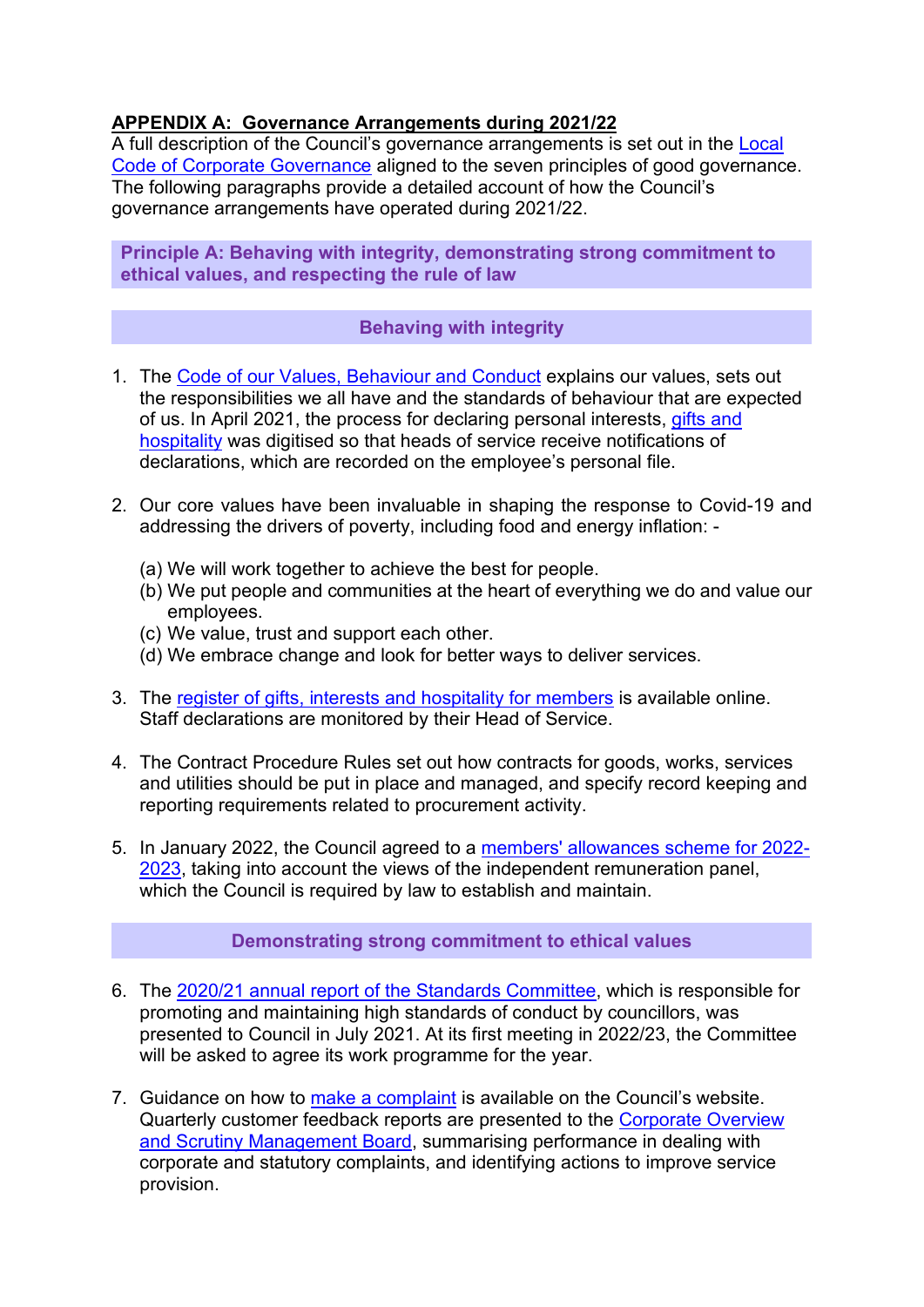- 8. An update on complaints against councillors, considered in accordance with the council's Local Assessment Procedure, is presented quarterly to Standards Committee.
- 9. The Slavery and human trafficking statement 2020-21 explains how the Council aims to understand and address all potential modern slavery and human trafficking risks related to its business. It outlines the steps in place to ensure modern slavery or human trafficking does not occur in the Council's own business, and the preventative measures to ensure this extends to any of its supply chains. This statement is subject to continual annual review and is published on the Council's website.

#### **Respecting the rule of law**

- 10. The Environment, Health & Consumer Protection enforcement policy sets out the standards and guidance applied by officers authorised to act on behalf of the Council in its role as regulator and enforcement agency. Officers must have regard to codes of conduct, legislation and other statutory provisions, and adhere to the 'principles of good regulation' when exercising regulatory functions to improve outcomes without imposing unnecessary burdens on individuals and businesses.
- 11. The Council has a Counter Fraud & Corruption Strategy, through which it is committed to a zero-tolerance approach to fraud and corruption against the Council and its partners. The Corporate Fraud team examines all reports of fraud, vigorously pursuing sanctions and prosecutions and, where possible, publicising successful cases. The team was highly commended in the Institute of Revenues Rating and Valuation Awards 2021 in the Excellence in Counter Fraud category. The Protecting the Public Purse Annual Report 2021/2022 gives an account of the team's work between 1 April 2021 and 31 March 2022 and the Update Activity Report gives an account of their work between 1 April 2021 and 30 September 2021. Since its' creation in 2015, the team has uncovered or intercepted over £11.5m of fraud, investigating over 4,350 cases across the authority, handling a diverse range of investigations.
- 12. Selective licensing of privately rented properties, which aims to drive up standards and thereby improve communities, came into effect in April 2022 until March 2027. The Council will have powers to regulate landlords and managing agents in areas that suffer from low housing demand or high levels of anti-social behaviour or deprivation.
- 13. In December 2021, Corporate Overview and Scrutiny Management Board were presented with a report on the Annual Review of the Council's use of powers under the Regulation of Investigatory Powers Act 2000.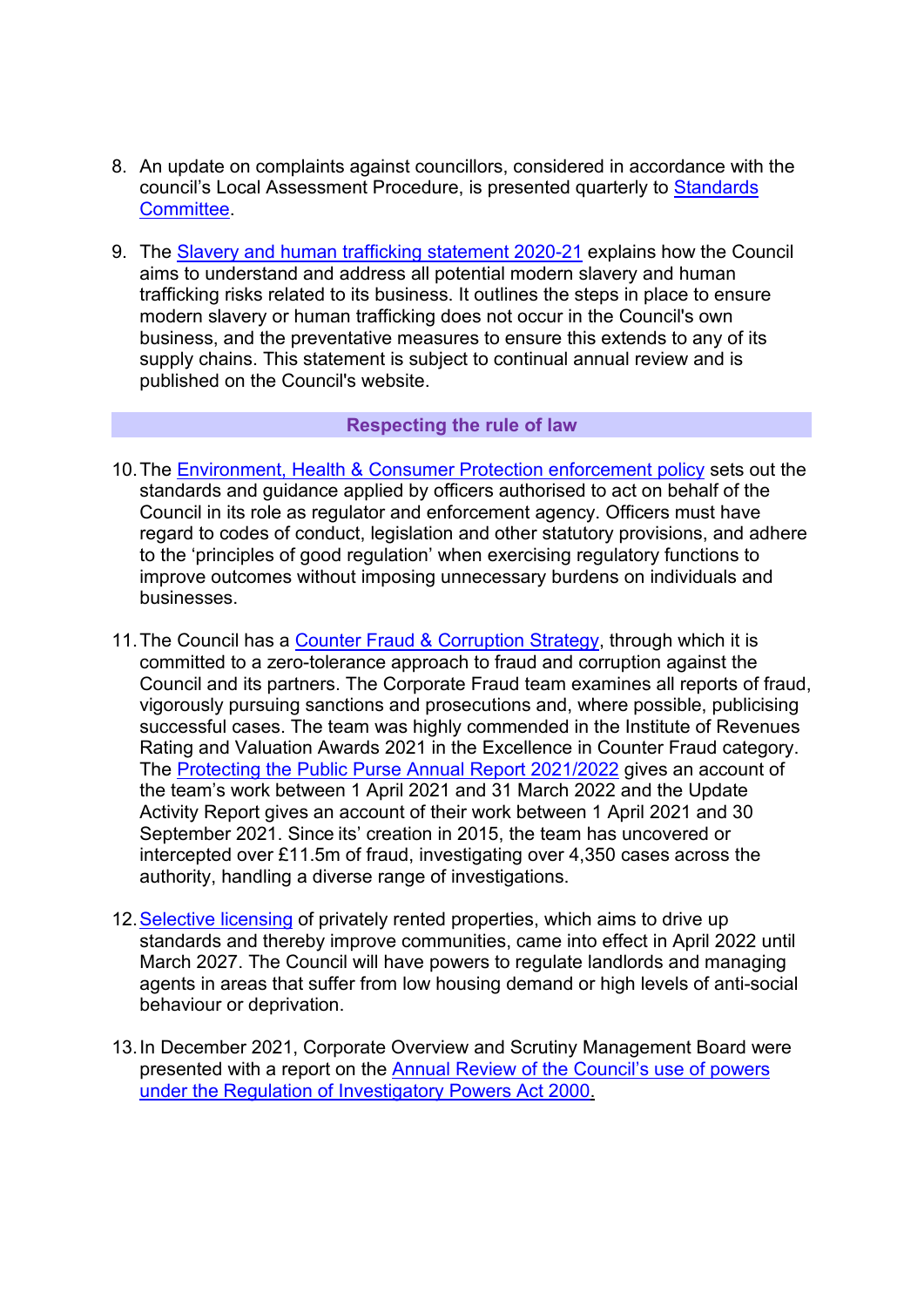**Principle B: Ensuring openness and comprehensive stakeholder engagement.**

#### **Openness**

- 14. The Council seeks to make decisions that are open about actions, plans, resource use, forecasts, outputs and outcomes, with a presumption for openness and, where relevant, giving reasons for keeping any decision confidential. Clear reasoning and evidence are provided for decisions, being explicit about the criteria, rationale and considerations used, to ensure that the impact and consequences of those decisions are clear. These commitments are demonstrated, for example, by the decisions made by Cabinet in March 2022 and April 2022 in relation to reports on,
	- (a) Review of Durham Light Infantry (DLI) Collection and Archive and the potential future use of the former DLI Museum & Art Gallery and Grounds at Aykley Heads; and
	- (b) Review of Durham County Council Headquarters.

#### **Engaging comprehensively with institutional stakeholders**

15. The Leader of the Council is the chair of the County Durham Partnership including: the board and forum, which bring together the board and local communities; five partnerships (Health and Wellbeing Board, Safe Durham Partnership, Economic Partnership, Environment and Climate Change Partnership and County Durham Together Partnership); Durham Safeguarding Children Partnership; Durham Safeguarding Adult Partnership; Better Together Voluntary and Community Sector Forum; and all Area Action Partnerships.

Examples of partnership working include: -

- (a) From April 2021, the Council entered a partnership arrangement with Cumbria County Council and Together for Children (Sunderland City Council) to form Adopt Coast to Coast, which will speed up the adoption process and find the best match for the babies and children in our care.
- (b) To prepare for anticipated disruption to health and social care services during Winter 2021/22, a task and finish group was set up, including representatives from relevant in-house Council services, North East Ambulance Service and three NHS Foundation Trusts (County Durham and Darlington; Harrogate and District; and Tees, Esk and Wear Valley).
- (c) Other examples can be found in County Durham Partnership update reports to Cabinet in July 2021 and January 2022.
- 16. The Council continues to engage in the North East Local Enterprise Partnership and Combined Authority, taking a regional perspective and seeking to work across broader partnerships to secure investment.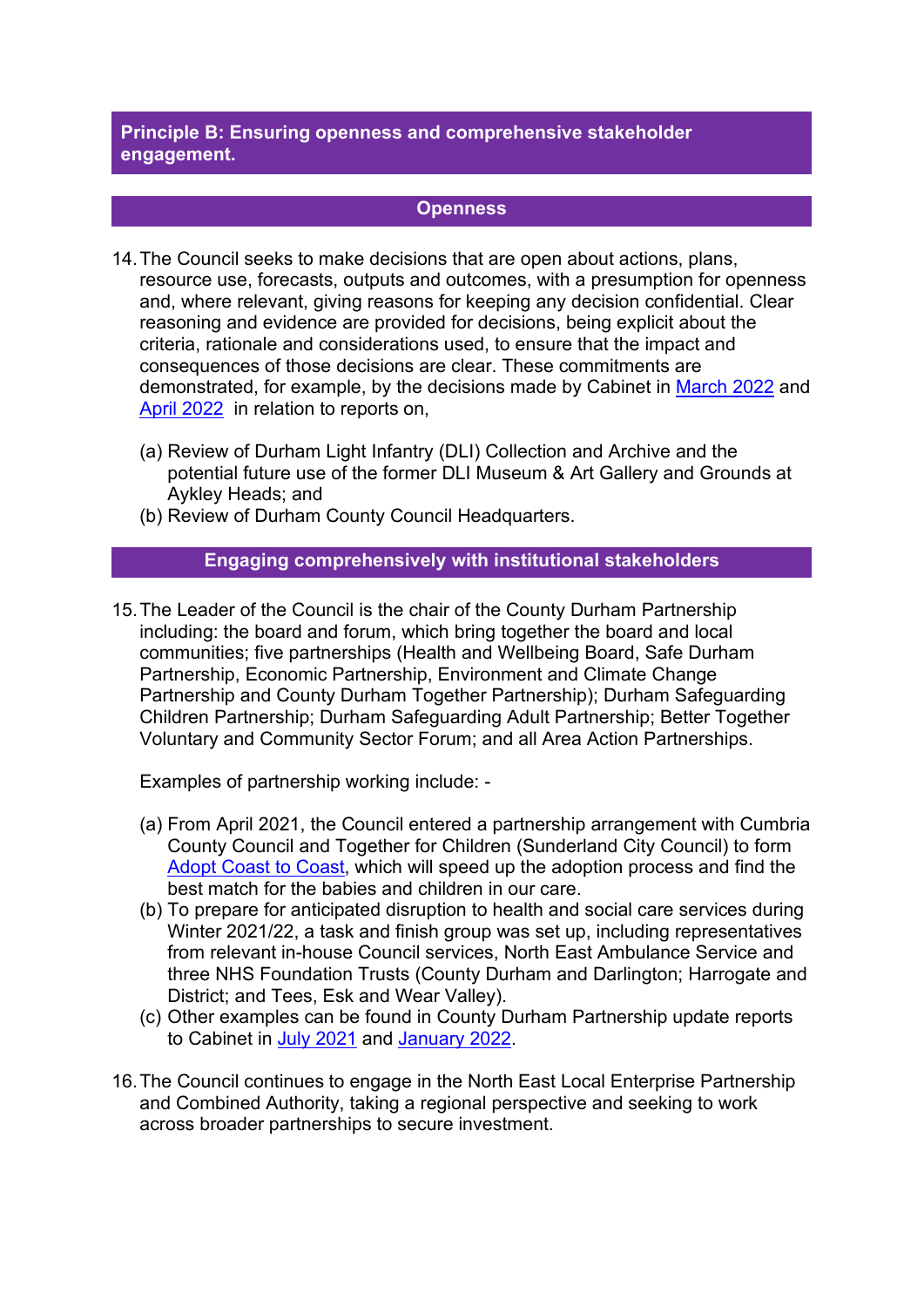- 17. The Consultation Officer Group supports the Council's approach to engaging stakeholders and oversees major consultations, which help improve services and influence decision-making.
- 18. The Statement of Community Involvement sets out our advice on how town and parish councils and Neighbourhood Forums should seek to involve and consult on the preparation of Neighbourhood Plans.
- 19. A refresh of the Work Programme 2021/22 was presented to Corporate Overview and Scrutiny Management Board in June 2021. As with other committees, the scrutiny function adapted its work programme to the pandemic situation using new regulations that enabled virtual committee meetings. Agendas were kept short to focus on priorities, progress meetings smoothly and manage workloads efficiently and effectively.
- 20. The framework for good workforce mental health in County Durham businesses supports small and medium sized businesses and voluntary and community sector organisations, which are less likely to have equitable access to good quality training and support for owners and employees. Also, the negative impact of poor mental health and wellbeing in these workplaces is likely to be bigger in terms of staff absence and reduced productivity.

### **Engaging with individual citizens and service users effectively**

- 21. Due to the significant level of uncertainty associated with the Medium Term Financial Plan 2022/23 to 2025/26, consultation focused on seeking views from Area Action Partnerships (AAPs) on the approach being taken by the council in planning for the budget process. Presentations were made to 14 AAP Boards between 5 January 2022 and 27 January 2022 providing a 2022/23 Budget and Medium-Term Financial Plan consultation and budget update.
- 22. Public consultation exercises were undertaken during the year on a range of issues, including our updated Tenancy Strategy, our library service, a review of Storm Arwen, and a review of 'drop-in' adult and health services (where people can access services without a referral). The full list can be found on the Consultations pages of the website.
- 23. The Council uses various channels of communication and feedback mechanisms, including social media (Twitter, Facebook, Instagram and YouTube) to reach out to and meet the needs of its communities.
- 24. All 14 AAPs have received increased resources of £1.4 million for Covid-19 recovery work. In February 2021, a workshop at the County Durham Partnership Forum relating to Towns and Villages focused on how we can work with AAPs to ensure the opportunity to revitalise their towns and villages is maximised. Each AAP has now received an additional funding allocation of £210,000 through the 'Towns & Villages Fund' that will add value to our local communities.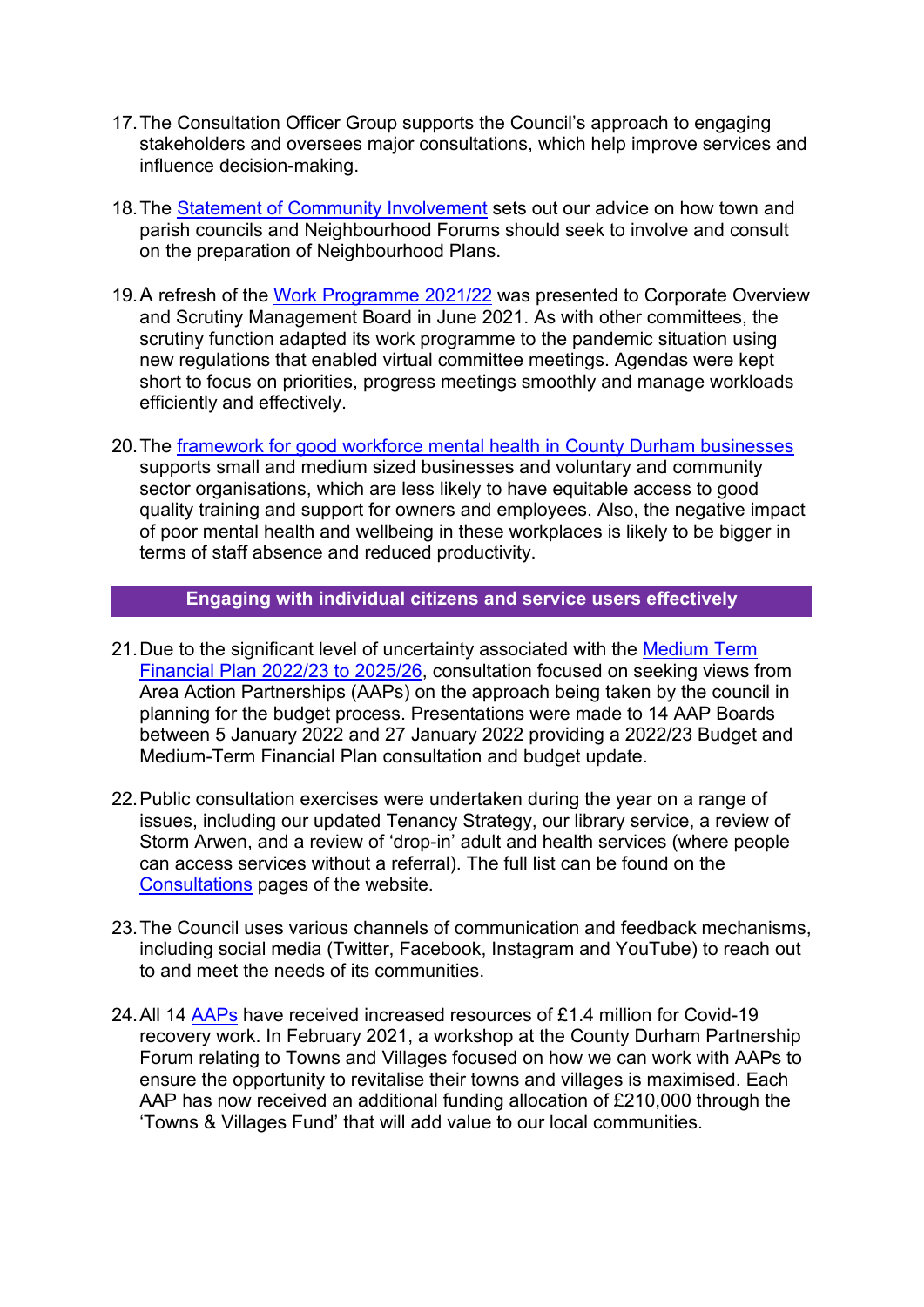- 25. Since 2009, AAPs have been key to engaging on a more local level across a large Council area comprising over 530,000 people. In March 2022, Cabinet agreed the outline of a planned review of the community engagement and funding processes currently provided by our AAPs, together with the scope, governance arrangements and timescales for its completion. The review aims to ensure that our community engagement mechanisms are fit for the future, and that they continue to meet the corporate needs of the Council and our key partners and deliver outcomes for our communities and councillors.
- 26. Durham County News, the Council's magazine for residents is issued to every household in the County four times a year in line with the recommended code of practice for local authority publicity.
- 27. The Council's website highlights Covid-19 support for residents (including financial support, testing, self-isolating, housing advice, bereavement support, service changes, mental health and wellbeing), support for businesses (including financial support, postponing business rates, personal protective equipment, information for suppliers, jobs support for affected businesses), and the latest statement from LA7 Leaders.
- 28. The Voluntary and Community Sector has been critical to the success of the County's pandemic response in supporting individuals and local communities and helped mobilise community networks and assets to provide an immediate response supporting the vulnerable in need during the lockdown.
- 29. As part of the Outbreak Control Plans for Covid-19 each local authority area needs to have in place a Local Outbreak Engagement Board, which is a publicfacing Board led by council Members to communicate openly with the public. In County Durham this is the Health and Wellbeing Board.

**Principle C: Defining outcomes in terms of sustainable economic, social, and environmental benefits.**

#### **Defining outcomes**

- 30. The County Durham Vision 2035 was agreed by the County Durham Partnership and Cabinet in September 2019. This vision will be delivered through an integrated framework of partnership and organisational plans and strategies across the County Durham Partnership. The vision is structured around three externally focused results-based ambitions of *more and better jobs*, *long and independent lives* and *connected communities*.
	- (a) The More and Better Jobs ambition has a wide-ranging focus which includes not only development of the economy and creating jobs, but also working with young people and adults to help them into work, through good quality education and training.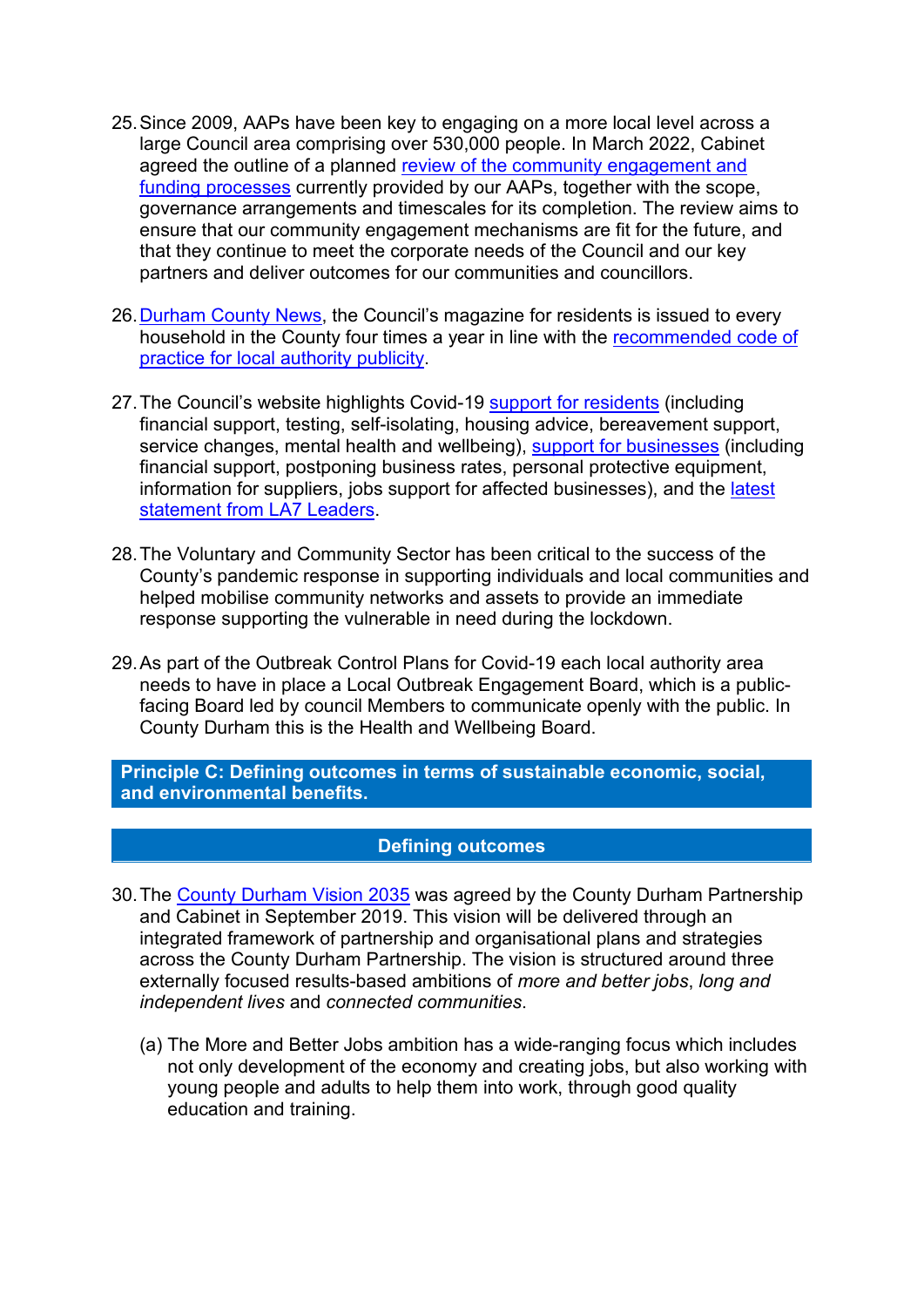- (b) The Long and Independent Lives ambition focuses strongly on the health and wellbeing of the local population, including ensuring that all of our children and young people get the best start in life, and services for children with special educational needs and disabilities (SEND) are improved. The ambition has a strong focus on improving mental as well as physical wellbeing.
- (c) The Connected Communities ambition focuses on making life better in local communities across the County. On how we ensure that children and young people have safe lives in safe communities where people support each other, and have access to high quality housing, good transport links and vibrant town and village centres. As it is a broad ambition, performance reporting is split into two areas of focus: safer communities, and sustainable communities.
- 31. In January 2022, Corporate Overview and Scrutiny Management Board considered a report on the progress of the Council and partners in addressing and alleviating poverty, including our response to the negative financial impacts of the COVID-19 pandemic. In the same month, Children and Young People's Overview and Scrutiny Committee considered a report on the progress of the Child Poverty Working Group in addressing Child Poverty in County Durham since October 2020. A revised Poverty Action Plan was brought to Cabinet for approval in April 2022.
- 32. In February 2022, Cabinet approved the updated Tenancy Strategy 2022 2027, which sets out the Council's expectations to the registered providers of social housing operating within the County regarding the types of tenancy they should offer to their tenants.
- 33. Despite this very challenging financial period and the significant base budget pressures faced by the Council, the Medium Term Financial Plan 2022/23 to 2025/26 and Revenue and Capital Budget 2022/23 report includes some very positive outcomes for the people of County Durham including: -
	- (a) significant new investment of £10 million funded by earmarked reserves to enable levelling up bid feasibility studies to be developed and for investment in Durham City heritage assets, rural and urban footways, public rights of way and country parks;
	- (b) continued support to protect over 34,000 working age households in receipt of low incomes through the continuation of the Council Tax Reduction Scheme, where 80% of affected households will continue to be entitled to 100% relief and where those left with a bill will receive up to £150 of additional support next year;
	- (c) ongoing work with health partners to ensure health and social care funds are maximised for the benefit of vulnerable people through the services we provide; and
	- (d) significant capital investment in school provision, town centres and infrastructure, including new transport schemes and maintenance of our highways and pavements. In total, additional capital investment of £112.7 million was approved by the council.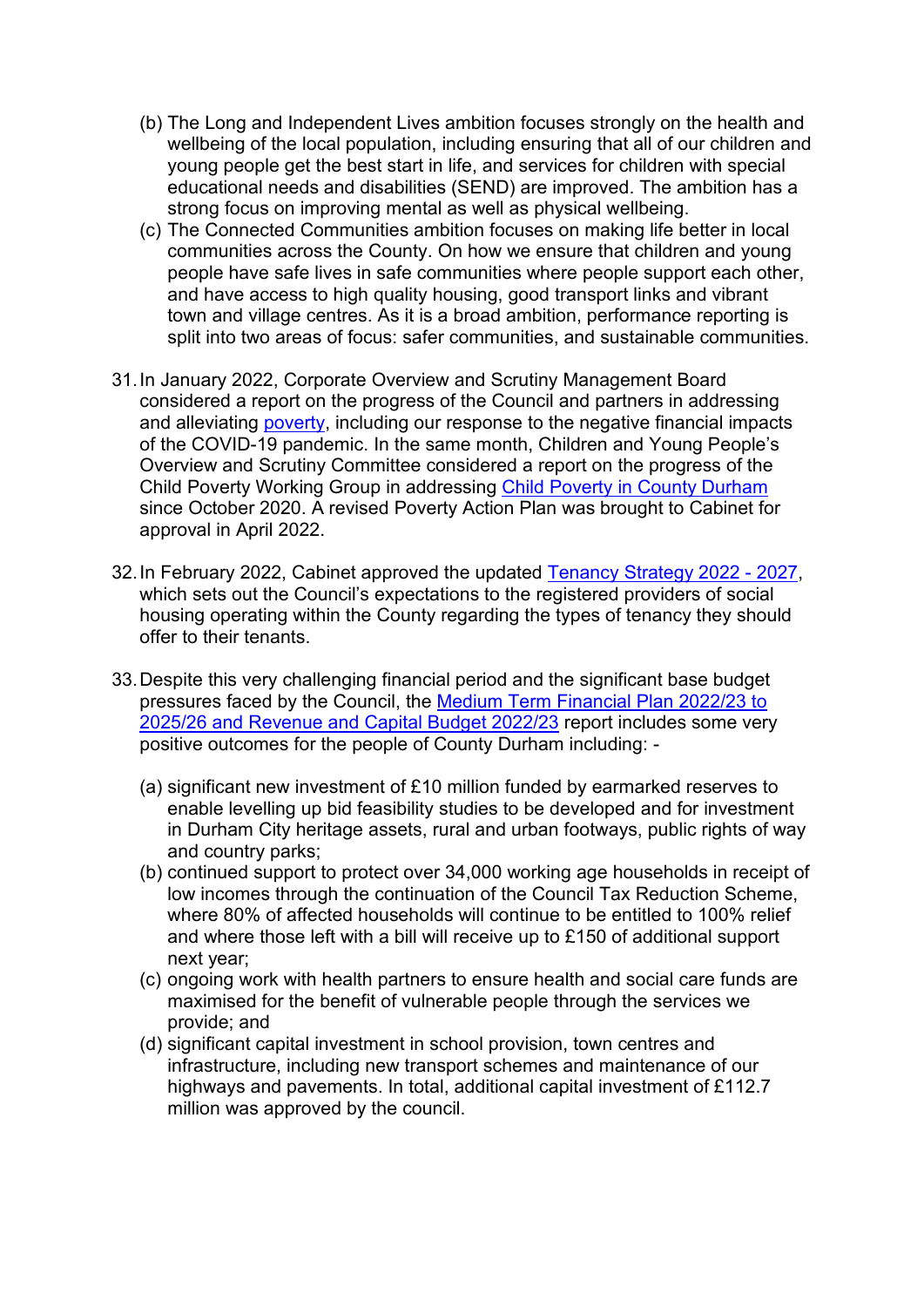- 34. In June 2021, Cabinet endorsed the Joint Health and Wellbeing Strategy 2021- 2025, which is a legal requirement under the Health and Social Care Act 2012. to ensure health and social care agencies work together to agree services and initiatives which should be prioritised.
- 35. There are clear links between the Financial Management Code and the Governance Framework, particularly with its focus on achieving sustainable outcomes.
- 36. The County Durham Commissioning and Delivery Plan 2020-2025 update report was presented to Health and Wellbeing Board on 24 November 2021. The Plan is administered by the County Durham Care Partnership Executive (of which the council is a partner) and helps shape commissioning decisions through understanding the needs of communities and individuals, so that collective resources and staff can be used to meet those needs.
- 37. In January 2022, Adults, Wellbeing and Health Overview and Scrutiny Committee received an update on the COVID-19 Local Outbreak Management Plan, the overarching focus of which is to protect the health of local residents and reduce any onward transmission of the virus. This report also included an update on the Government's Autumn and Winter Plan, Contain Framework and Plan-B guidance.
- 38. In April 2022, Cabinet adopted the Special Educational Needs and Disability (SEND) Strategy for the period 2022-24. At the heart of our approach to the strategy, which was developed through extensive stakeholder engagement and public consultation, is a vision for children and young people with special educational needs and disabilities that is the same as for all children and young people in County Durham: that they are safe and part of their community, have the best start in life, have good physical and mental health, and gain the education, skills, and experiences to prepare them for adulthood.

#### **Sustainable economic, social and environmental benefits**

- 39. The Council declared a Climate Emergency in February 2019, and, in February 2020, Cabinet adopted a Climate Change Emergency Response Plan (CERP). In October 2021, an update on progress of the CERP Year 2 was presented to Environment and Sustainable Communities Overview and Scrutiny Committee (ESC OSC), who also considered future challenges for meeting long-term Council and countywide targets.
- 40. The ESC OSC continues to oversee the progress on environmental improvement actions including reducing single use plastics and the strategic waste management service. In October 2021, Cabinet considered a report on the international and national declines in natural habitats and species, the findings of which were overwhelmingly confirmed in a review by ESC OSC and, in April 2022, Cabinet declared an ecological emergency for County Durham. Accordingly, actions to address the ecological emergency will be reflected in future MTFP planning cycles and other projects and programmes.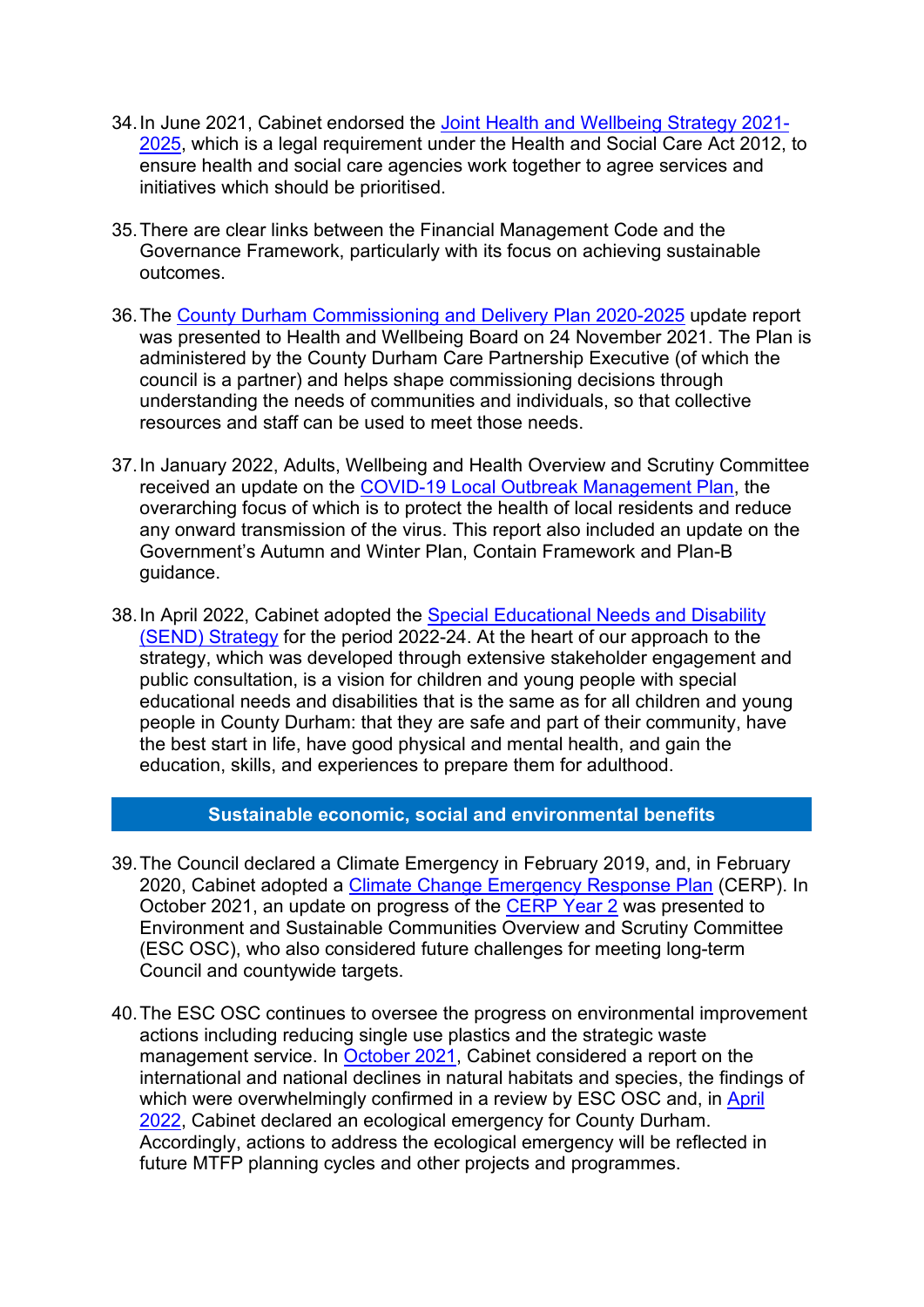- 41. Through its Accessibility Statement, the Council endeavours to make the full range of services available on our website accessible to everyone, regardless of their skill or technology. Also included is an account of the Council's level of the compliance with the Web Content Accessibility Guidelines and plans to remedy non-accessible content. There is also a link to the enforcement procedure.
- 42. In November 2021, the Health and Wellbeing Board was presented with an overview of the work being undertaken to mitigate against COVID-19 vaccine inequality in underrepresented groups across County Durham.
- 43. The Gender Pay Gap Report 2021 sets out Durham County Council's gender pay gap data, analysis and plans for long term improvements.
- 44. In October 2021, Cabinet endorsed the Armed Forces Covenant, which is a promise by the nation, ensuring that serving and former armed forces personnel and their families are treated fairly and will not be disadvantaged in accessing public services by their military service.

**Principle D: Determining and planning the interventions necessary to optimise the achievement of the intended outcomes**

#### **Determining interventions**

- 45. The Council continues to ensure that decision makers receive an objective and rigorous analysis of options, highlighting risks and considering feedback from service users and relevant stakeholders. Example reports include: -
	- (a) Leisure Transformation New Build Site Selection Update to Cabinet, September 2021.
	- (b) Greenfield Community College Future Options to Cabinet, October 2021.
- 46. In December 2021, the council's Cabinet agreed the process for developing a new Inclusive Economic Strategy using a three-stage process (economic review, economic statement, conversation on strategy development), and this was considered by Economy and Enterprise Overview and Scrutiny Committee (E&E OSC) in March 2022. A large-scale public consultation, called the Big Econversation ran until April 2022, prior to developing the strategy taking account of the feedback. Prior to engaging with the development of the Inclusive Economic Strategy, E&E OSC had considered reports on the **Strategic Job Creation Plan**, Strategic Employment Sites in County Durham, and County Durham's Visitor Economy.
- 47. To inform decision-making on interventions, the Service Restoration Group received weekly updates from the Covid-19 Policy Monitoring and Analysis sub-group, including an overview of new and updated policies, and those requiring action. This report was also provided for information to Corporate Management Team, Health Protection Assurance Board and Recovery Group.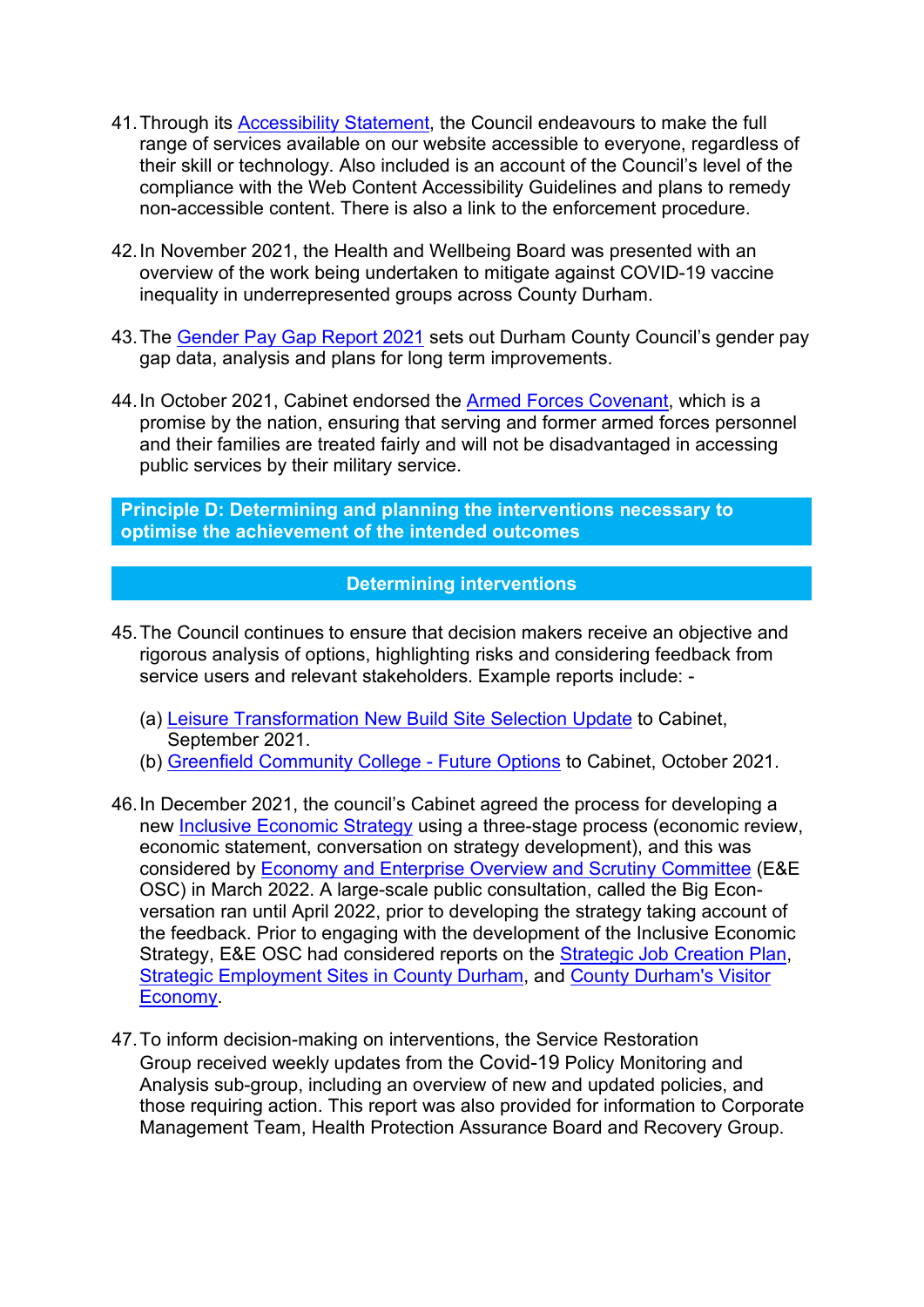48. Corporate Overview and Scrutiny Management Board played a key role in a review by Cabinet of the options for the future storage, care and display of the Durham Light Infantry Collection and Archive, the findings of which were approved by Cabinet in September 2021.

#### **Planning interventions**

- 49. Following a change in administration in May 2021, a new Council Plan was considered by Cabinet in April 2022 and approved by Council in June 2022. The Council Plan is the primary corporate planning document for the county council and details the Council's contribution towards achieving the objectives set out in the Vision for County Durham 2035 together with its own objectives and change agenda. The Council Plan aligns to both the council's Medium-Term Financial Plan and the County Durham Plan, which is a spatial representation of our ambitions contained within the Council Plan around housing, jobs and the environment until 2035, as well as the transport, schools and infrastructure to support it. The Council Plan is underpinned by a series of corporate strategies and service planning arrangements providing more detailed information on the actions being undertaken to deliver on our priorities and to avoid duplication.
- 50. The Medium Term Financial Plan 2022/23 to 2025/26 (MTFP12), which was approved by the Council in February 2022, provides a financial framework associated with the Council Plan that enables members and officers to ensure policy initiatives can be planned for delivery within available resources and can be aligned to priority outcomes. It also enables the continued provision of value for money. Prior to being approved by Council, the MTFP12 underwent scrutiny and challenge by Corporate Overview and Scrutiny Management Board.
- 51. Assurance over the delivery of the Council Plan and the MTFP is gained by detailed and frequent monitoring undertaken by Corporate Management Team (CMT). The drivers for the council's financial strategy, which were agreed by Cabinet on 28 June 2010 for MTFP1, and still underpin the strategy in MTFP12: -
	- (a) set a balanced budget over the life of the MTFP whilst maintaining modest and sustainable increases in council tax;
	- (b) fund agreed priorities, ensuring that service and financial planning are fully aligned with council plans;
	- (c) deliver a programme of planned service reviews designed to keep reductions to front line service to a minimum;
	- (d) strengthen the council's financial position so that it has sufficient reserves and balances to address any future risks and unforeseen events without jeopardising key services and delivery outcomes; and
	- (e) ensure the council can continue to demonstrate value for money in the delivery of its priorities.
- 52. Quarterly performance reports, which answer key performance questions rather than rely on performance indicators, have been aligned to the new Council Plan and County Durham Vision 2035.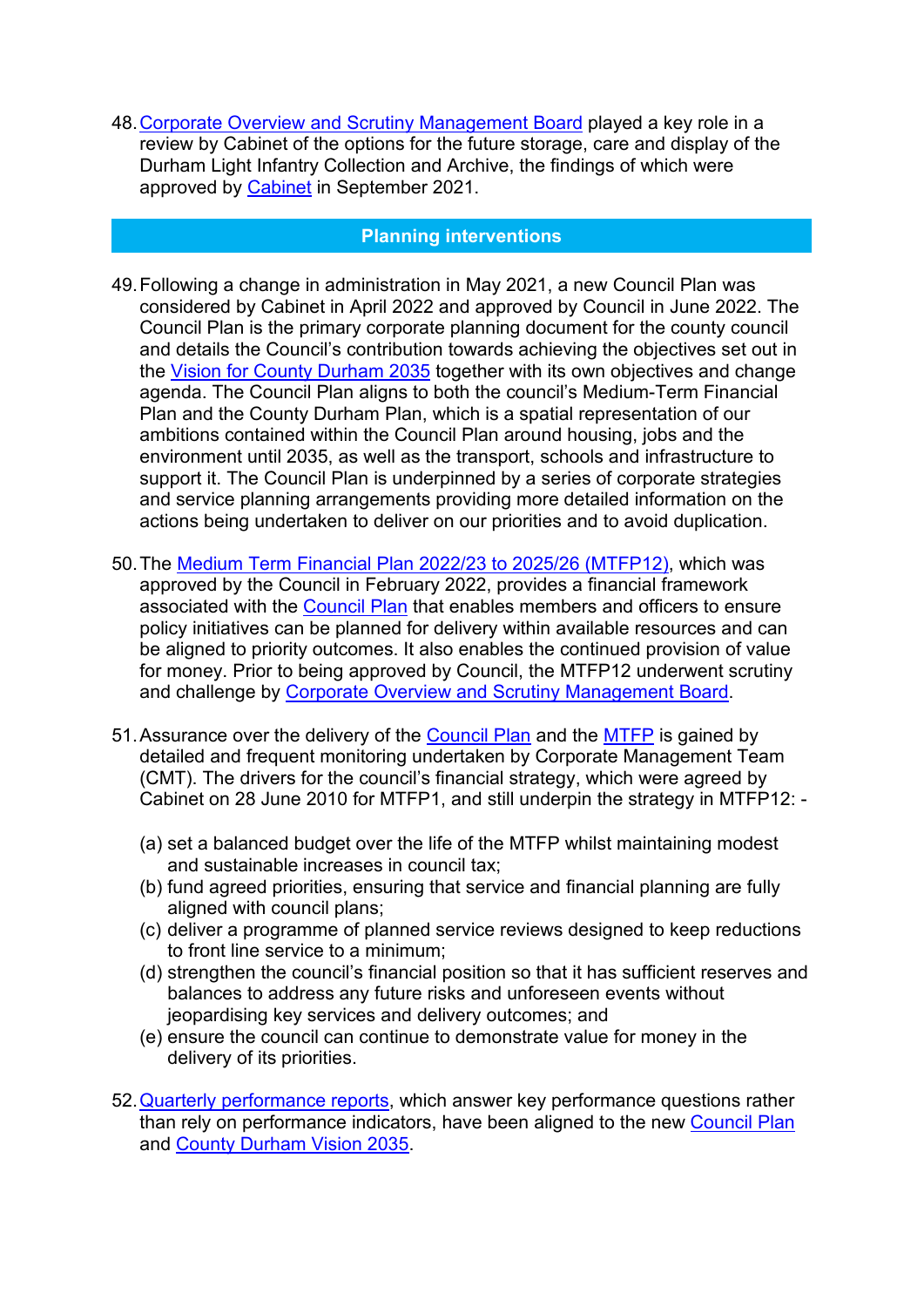- 53. The Business, Economy, Regeneration Strategy Recovery Group (a subgroup of the County Durham Economic Partnership) was established to assess and address the economic implications of the pandemic for County Durham to provide the assistance that businesses need to restart and grow the economy of County Durham. It is focusing on six key areas: business support; employability and skills; infrastructure; intelligence; strategy and lobbying; communication.
- 54. In February 2021, Cabinet approved the Towns and Villages Investment Plan. In November 2021, Economy and Enterprise Overview and Scrutiny Committee considered a report outlining the process for Managing Change in County Durham's Towns and Villages, including planned interventions through Masterplans and Targeted Delivery Plans, and the development and alignment of funding programmes to facilitate change and improvement.
- 55. In November 2021, the Health and Wellbeing Board received the Policy Framework and Planning Requirements for the Better Care Fund (BCF) 2021-22. The BCF is one of the government's national initiatives for driving health and social care integration and requires Clinical Commissioning Groups and local government to agree a joint plan for using pooled budgets to support integration.
- 56. In November 2021, Cabinet agreed phase 2 of the Council House Building Programme, including the Council's strategy for the development of new council homes within the rural west of the County.

#### **Optimising achievement of intended outcomes**

- 57. The Company Governance Group oversees the Council's companies governance arrangements, including consideration of the strategic approach to and structure of its' companies and joint venture arrangements. Updates on the Group's work are periodically presented to Corporate Management Team, which considered proposals to amend the governance arrangements to ensure appropriate member oversight of Council companies in their capacity as shareholder. Cabinet is being briefed on these proposals with a view to implementation in the near future. In March 2021, training was delivered to all senior officers who work with, or who are appointed as, directors to ensure that they understand roles and responsibilities, and can identify and manage conflicts. Having sufficient officers trained in this regard will help provide resilience in the Council's resourcing of the Companies. Company governance training has been included in the Council's Workforce Learning and Development Plan.
- 58. The Council submitted a **bid for UK City of Culture 2025**, with principal partner Durham University on behalf of Culture Durham, a partnership of organisations united by their belief in the power of culture to transform lives. A successful Durham 2025 bid was expected to attract millions of visitors to County Durham and the North East, create thousands of jobs, and significantly support the region's levelling up. The Council asked more than half a million residents to join its big econ-versation on issues which matter to them most, helping to create a new and ambitious economic strategy that provides opportunities for everyone.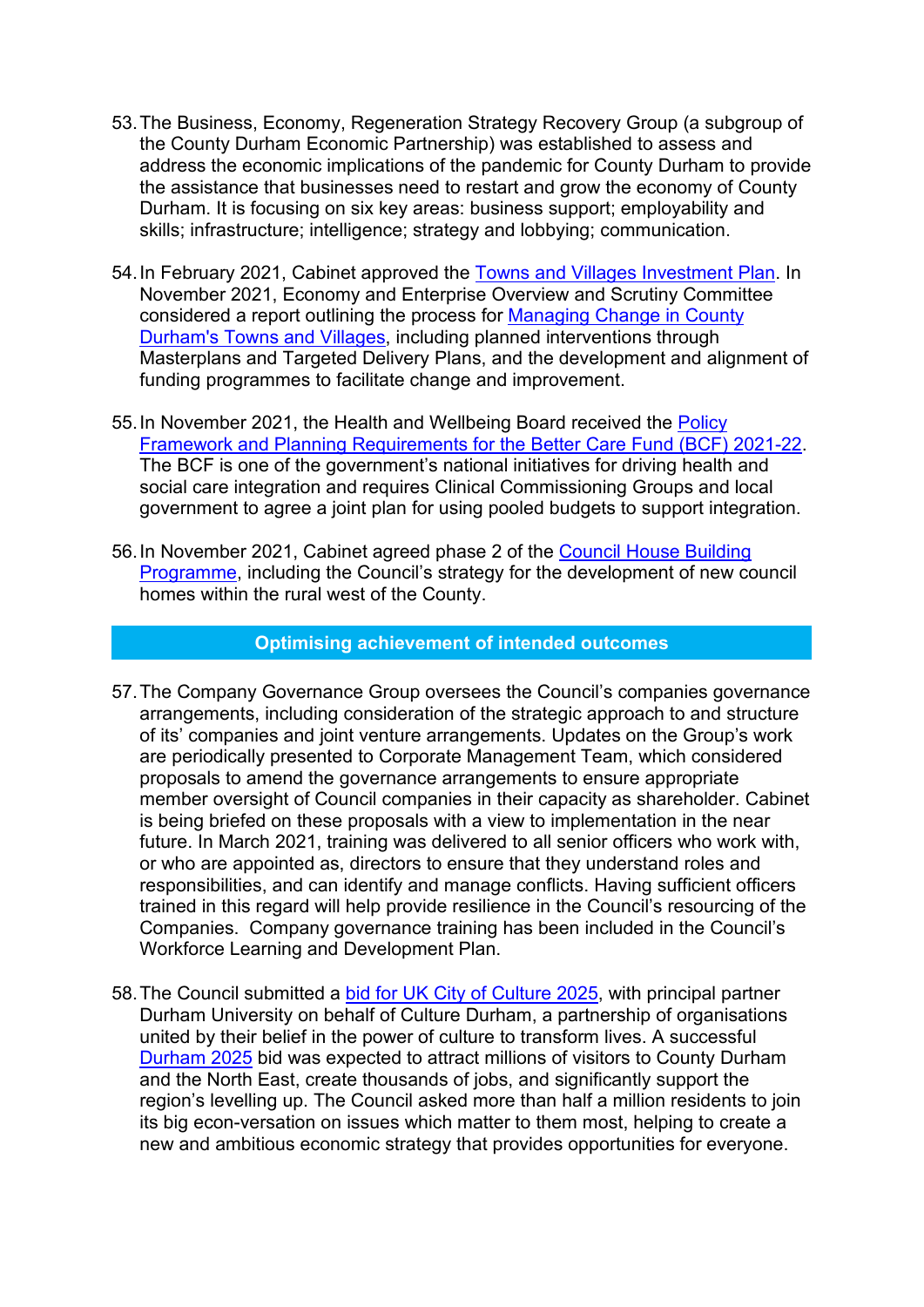**Principle E: Developing the Council's capacity, including the capability of its leadership and the individuals within it**

#### **Developing the Council's capacity**

- 59. The Council's Inspire Programme seeks to enable flexible working through digital and mobile technology, make our workspaces more cost effective and productive, and support collaboration between teams across the organisation. Projects supporting these aims that have been completed during the last year include: -
	- (a) Ensuring staff were equipped with the necessary technology to allow them to work virtually from home during the Covid19 pandemic, including access collaboration and communication applications, a device click and collect service and the implementation of telephony software.
	- (b) The design and implementation of a digital democracy programme providing elected members with the necessary digital skills and tools to work virtually and enabling over 200 remote meetings of the council, involving 120 Councillors and chief officers, to be broadcast to the public through the Council's YouTube Channel.
- 60. The Digital Strategy sets out the Council's digital ambitions for the County. It provides a framework within which these ambitions can be delivered and aligns to the interlocking objectives of the revised Council Vision. The strategy is set out under three main themes: Digital Customer; Digital Organisation; Digital Communities. Projects supporting delivery of Digital Strategy outcomes that have been completed in the last year include: -
	- (a) The implementation of an enhanced service delivery model for customer access with an increased choice of contact channels, and revisions to service standards and the customer charter.
	- (b) In line with a review of our digital response to the pandemic, a comprehensive assessment of the Council's communications technology systems was completed. Standardisation and harmonisation approaches have supported integration of systems, leading to enhanced experiences for customers and operational efficiencies for system users.
	- (c) Waves 1 and 2 of the Department for Education's national Connect the Classroom programme, were delivered. The programme, which aims to replace networking equipment in over 40 schools in the county, will see over £1.1m invested in network infrastructure across the estate.
	- (d) Community digital development and inclusion activity has included bringing community centres online and free access to Internet connected computers in libraries and hubs.
	- (e) The continued delivery of the Integrated Customer Service programme to enhance the customer experience and drive improvements across customer services.
	- (f) Support for remote learning in education to over 200 schools using Google Classroom and Microsoft Team.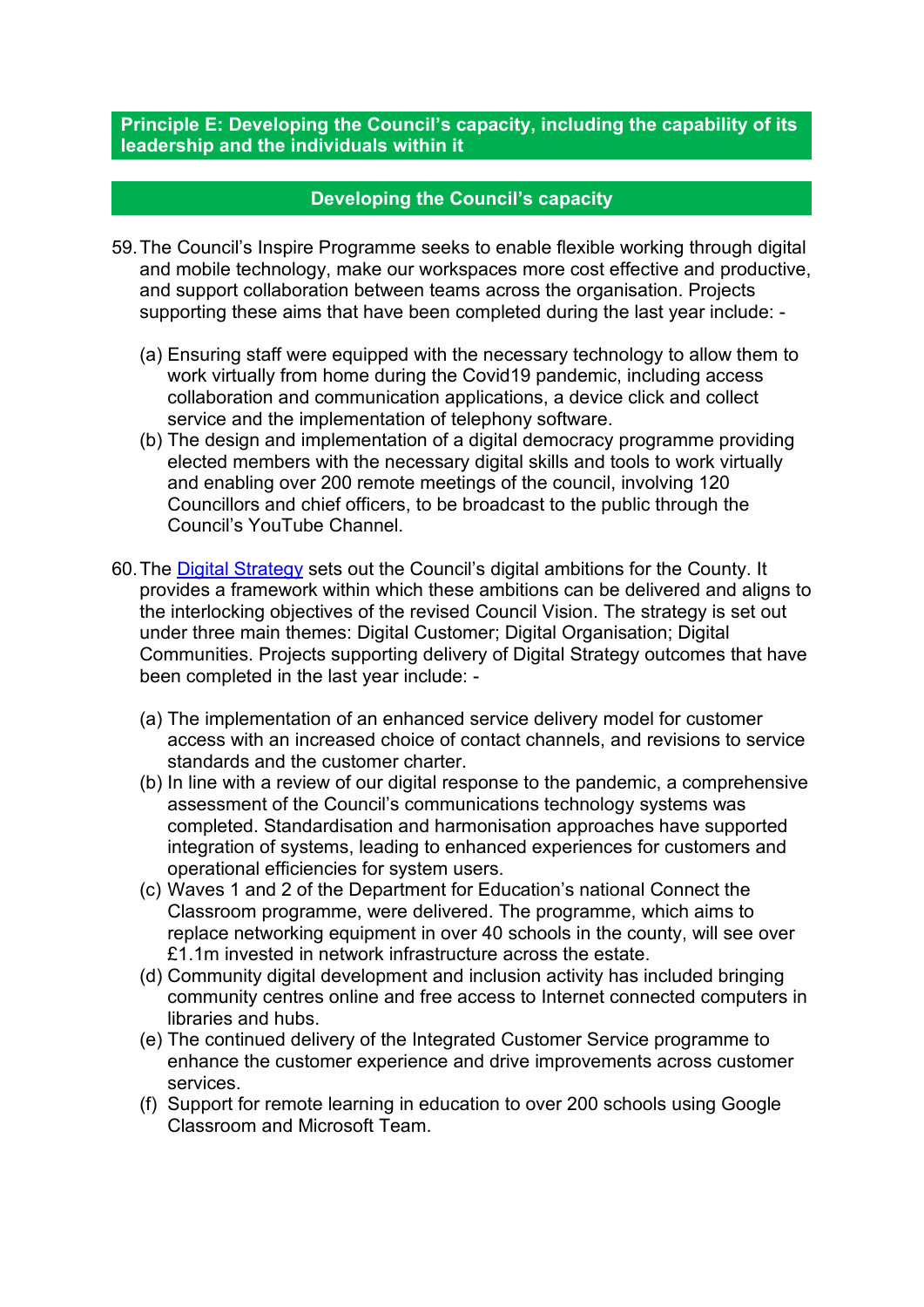- 61. Changes to services affected by the national lockdown are set out on the Council's website.
- 62. The focus of the Adults Wellbeing and Health Overview and Scrutiny Committee has been driven by the impact of the Covid19 pandemic on residents of County Durham, the management of outbreaks and the delivery of the vaccination programme. In February 2022, a special meeting was held to explain to members how increased operational demand across 999/111 services impacts capacity and performance.
- 63. Roll-out of the MiContact Centre Ignite project was completed. This project involved deploying software which allows the council's contact centre agents to work from anywhere with an adequate internet connection, thus increasing flexibility of our workforce and the ability to respond to customer demand.
- 64. Following a cyber self-assessment and analysis of our current position and market conditions, options for appropriate cyber insurance cover are being explored. Market conditions are currently unfavourable due to several recent global hacks and uncertainty following Russia's invasion of Ukraine. Local authorities are regarded as high-risk with only a limited number of companies willing to provide insurance on a case-by-case basis, subject to a detailed assessment of our risks and mitigations. During the year, resilience was enhanced through a review of our current programme, the development of the Council's corporate cyber security strategy and framework in addition to the delivery of a mandatory programme of cyber-security training and awareness for relevant employees.
- 65. The trade unions' rejection an offer of a 1.75% pay increase temporarily increased the likelihood of widespread industrial action by Council employees. A Council-wide Working Group was convened and developed contingency plans, informed by consultation with, and involvement of, trade unions and employees.

#### **Developing the capability of the Council's leadership and other individuals**

- 66. The Corporate Overview and Scrutiny Management Board, supported by its five committees, makes decision-making processes transparent, accountable and inclusive and seeks to improve services for people by being responsive to their needs. Where appropriate, members have scrutinised the decisions of the Council, demonstrated by a number of key reviews which are outlined in the Overview and Scrutiny Annual Report and the Overview and Scrutiny Six Monthly update to Council. Examples include: -
	- (a) State of the County Report, 2020/21
	- (b) Overview of Child Protection Process
	- (c) Child and Adolescent Mental Health Services Update
	- (d) SEND Overview and Focus on SEND in Mainstream Schools
	- (e) County Durham Environment & Climate Change Partnership Overview
	- (f) Adult Social Care Service Overview and Current Position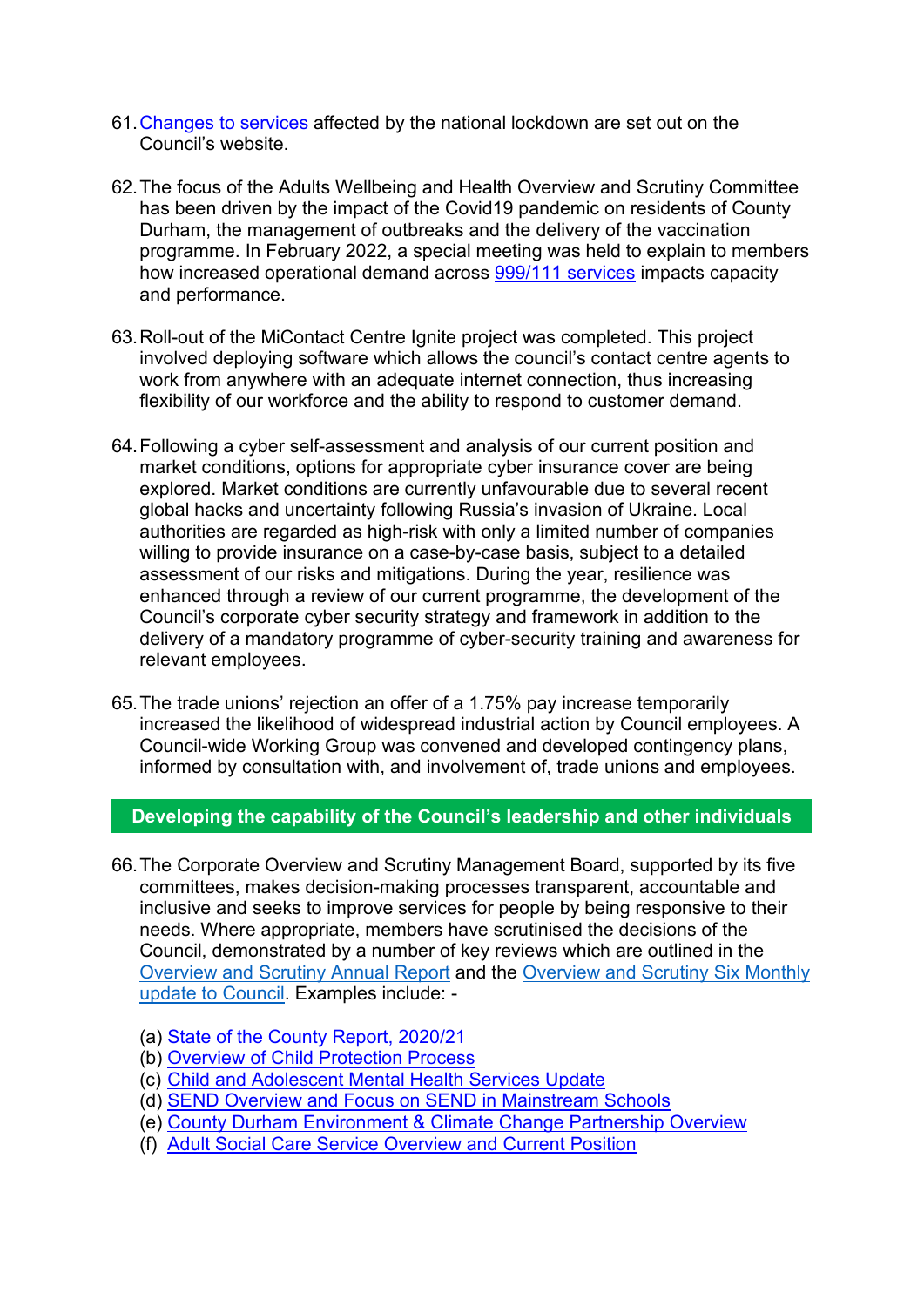- (g) Overview of the Domestic Abuse Act 2021 and Whole System Approach to Domestic Abuse
- (h) Strategic Overview of Resources and Waste Management Services in County **Durham**
- 67. The Durham Learning and Development system hosts our new Performance and Development Review scheme, which was launched for leaders, managers and core employees in 2019. The Durham Leadership Way programme outlines the expectations of leaders and managers together with a development and support offer. The Durham Leadership and Management Development Programme includes several mandatory courses, including coaching as a management style and mental health awareness for managers. Other courses are linked to corporate priorities, management skills and personal development. During 2021/22, managers attended mandatory training throughout the year to develop their skills as part of the corporate learning programme. Senior leadership development programmes were relaunched for Corporate Management Team, Extended Management Team and strategic managers.
- 68. Employees' needs, in terms of training, development, health and wellbeing, are delivered through our Workforce Strategy and the Health, Safety and Wellbeing Strategy. Workforce Plans are being developed for all service areas to support current and future workforce challenges.
- 69. The Council continues to support employees through the change process with, for example, confidential counselling services through the Employee Assistance Programme. A Wellbeing Portal has been specifically created for employees in relation to mental health and wellbeing and provides support and guidance for managers and non-management employees.
- 70. The Council achieved the Maintaining Excellence Better Health at Work Award and surveyed staff to inform future health and wellbeing campaigns. As part of World Mental Health Day in October 2021 we gave employees an additional day of leave as a 'wellbeing day' for employees' efforts during Covid-19.
- 71. The Council's Apprenticeship Strategy has been reviewed and was approved by Cabinet in April 2022. Apprenticeship recruitment continues to support and grow our own approach to meet future skills requirements.
- 72. A report to Cabinet in June 2021 outlined a delegated decision taken by the Corporate Director of Adult and Health Services, to commission Designated Settings within care homes to provide a safe alternative for people who are temporarily unable to return to their usual place of residence due to their covid status.
- 73. Following elections to the County Council in May 2021, members received induction training, including a range of generic and role-specific modules, through the Member Learning and Development Programme.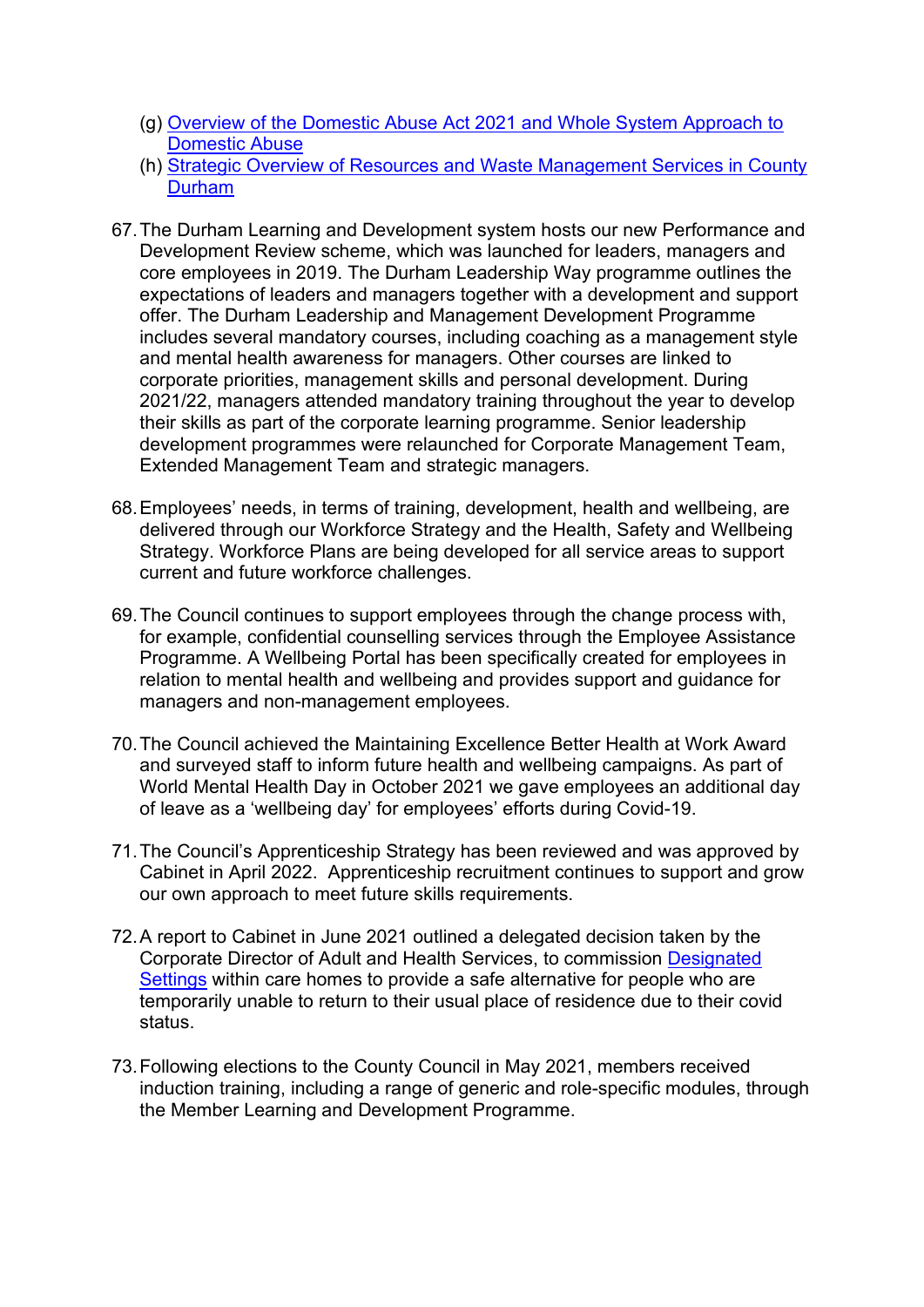- 74. A new portal was created on the Durham Learning and Development system bringing together valuable resources and information for managers. Induction for **Dringing tegeries includes, mandatory training, links to policies, useful** documentation and guidance, briefings and useful contacts. Officers of the corporate management team and extended management team completed a development programme comprising up to eight mandatory briefing sessions over the course of the year.
- 75. Following the cessation of Covid Plan B measures in February 2022, a hybrid working model was introduced, which minimises the potential number of employees in the workplace at any one time, whilst also supporting our future direction of travel to work more flexibly and smarter as an organisation.

**Principle F: Managing risks, data and performance through robust internal control and strong public financial management**

#### **Managing risk**

- 76. Risk management continues to be embedded in decision making and key business processes and the Risk Management Policy and Strategy, which defines key roles and responsibilities and is reviewed annually, underpins this. The Audit Committee has gained assurance that the Council's strategic risks are being effectively managed through reports issued in July 2021, November 2021 and February 2022. In October 2021, the Council received a report from the Chairman of the Audit Committee on its work between September 2020 and August 2021, and how the Committee continues to provide for good governance across the Council.
- 77. Officers from the Council's corporate risk management group met monthly to oversee the management of risks arising from the pandemic and continually report the latest position to corporate management team.
- 78. The Council is jointly responsible for responding to civil emergencies (such as severe weather events, network power losses and the Covid-19 pandemic) through the County Durham and Darlington Local Resilience Forum. The strategic risk management progress report to Audit Committee in February 2022 gave an account of the response by the Council and its' partners to Storm Arwen.
- 79. The Pension Fund Committee has gained assurance that pension fund risks are being effectively managed through a report issued in December 2021.
- 80. Several challenges and uncertainties lie ahead, and these are being monitored through the Council's strategic risk management reporting arrangements: -
	- (a) The financial outlook for the council and the whole of local government remains extremely challenging.
	- (b) Capacity issues caused by nationwide labour shortages.
	- (c) Funding pressures in adult social care.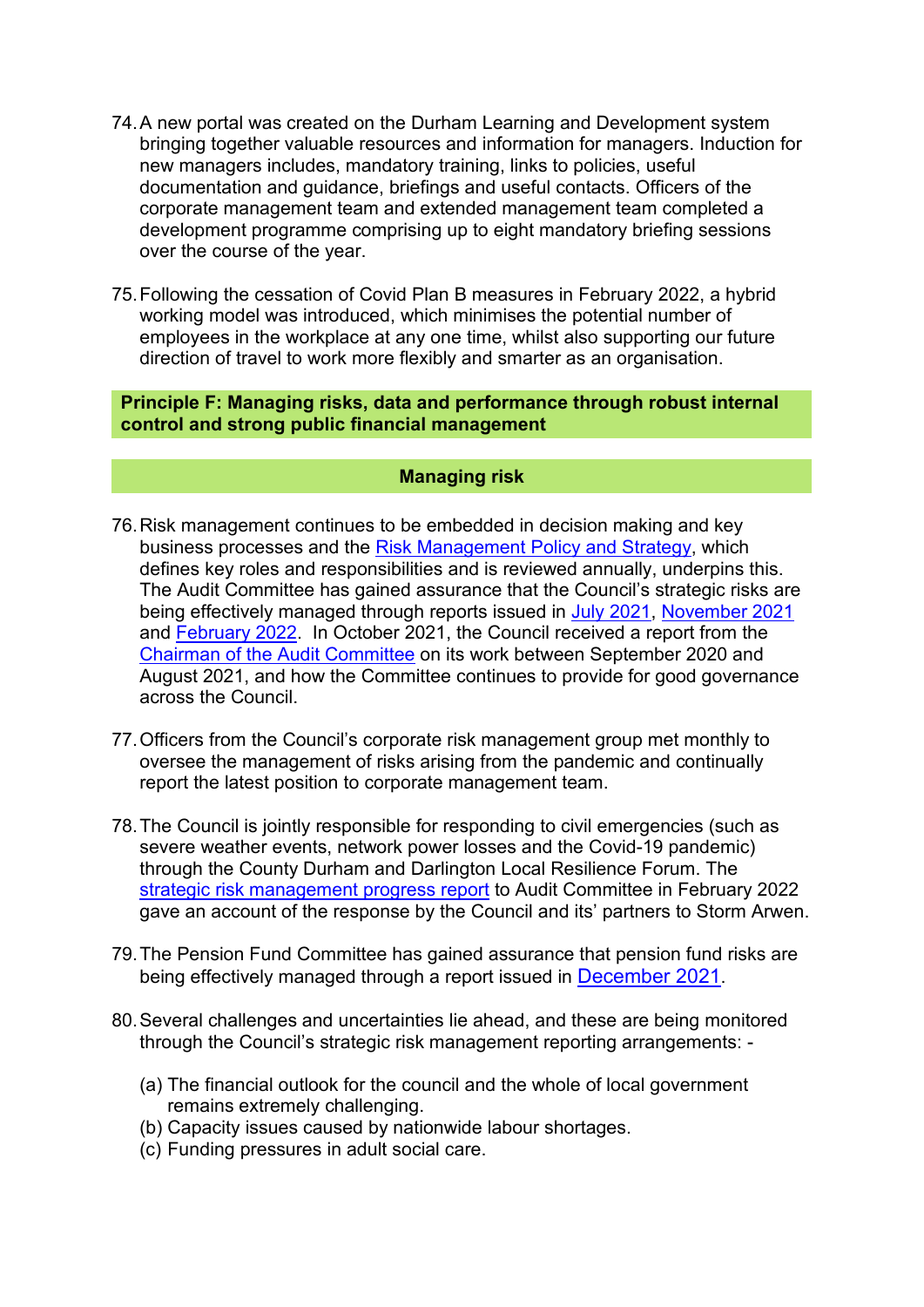- (d) Long-term implications of the Covid-19 pandemic for issues such as employment, health and wellbeing, and communities.
- (e) The Council's role as a community leader, to help partners, local businesses and communities make the necessary adaptations and mitigations in pursuit of the target of being a carbon-neutral County by 2050 (climate change).

#### **Managing performance**

- 81. The County Durham Partnership, which is the strategic partnership for the County, is made up of key public, private and voluntary sector partners. Its' role includes monitoring performance towards implementing County Durham Vision 2035, and considering strategically how plans align and where efficiencies and value can be maximised through integration, shared services and joint commissioning.
- 82. The Council's Cabinet is responsible for monitoring performance and ensures that effective arrangements are put in place to deal with any failures in service delivery. Assurance is gained through quarterly performance reporting and through performance clinics between the Chief Executive, individual Corporate Directors and the Director of Transformation and Partnerships during the year.
- 83. To manage and measure service improvement, the Council has a locally led planning and performance management framework that links to the County Durham Vision 2035 and the Council Plan. The format of performance reports has been realigned to the ambitions in the new Council vision. We are developing online (near) real-time performance dashboards using business intelligence and reporting services tools to provide more immediate views and visualisations of performance as part of a business intelligence programme. Examples available in children's social care and customer services.
- 84. The Quality Improvement Board is chaired by the Corporate Director of Children and Young People's Services and meets monthly to provide strategic oversight and lead improvements in quality.
- 85. The Police and Crime Panel, which includes councillors from Durham County Council and from Darlington Borough Council, scrutinises the annual report, decisions and actions of the Police and Crime Commissioner. An update on activity from the Panel is presented to each meeting of the Council's Safer and Stronger Communities Overview and Scrutiny Committee.
- 86. Risk management and internal control are acknowledged as integral parts of the Council's performance management framework and crucial to the achievement of objectives. To reflect this, internal audit continuously reviews risks with reference to strategic objectives, and a register of strategic risks is compiled linking each item to the relevant strategic objective. Internal audit progress updates were provided to Audit Committee in June 2021, September 2021, November 2021 and February 2022.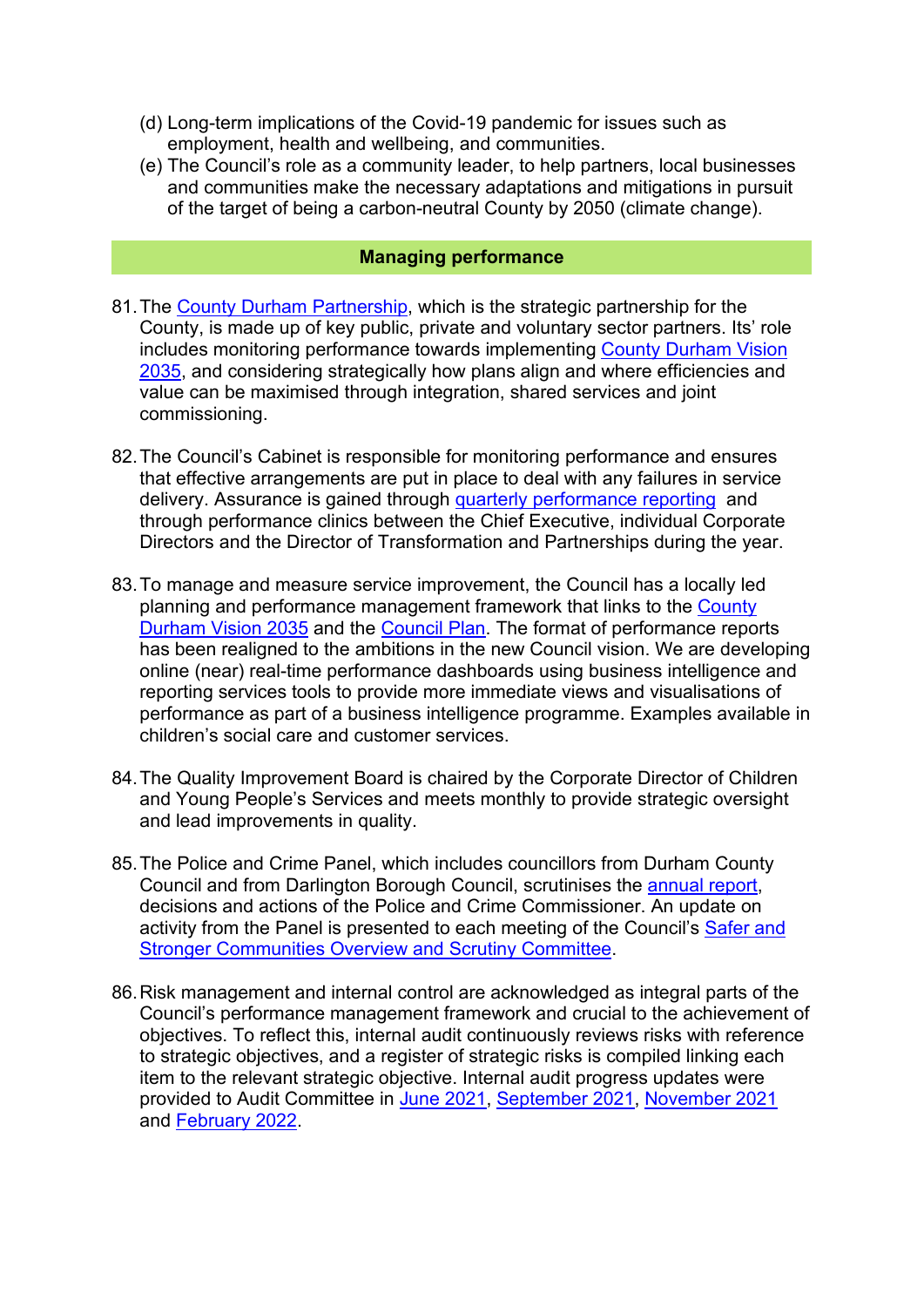#### **Robust internal control**

- 87. Revised versions of the Internal Audit Strategy, Charter and Plan 2021/22 were approved by Audit Committee in June 2021.
- 88. Fighting Fraud and Corruption Locally a strategy for the 2020's is the updated counter fraud and corruption strategy for local government, produced as part of the Fighting Fraud and Corruption Locally initiative, a partnership between local authorities and key stakeholders. The Council's Counter Fraud & Corruption Strategy, Fraud Response Plan, Sanctions Policy, Confidential Reporting Code (Whistleblowing) and the Anti-Money Laundering Policy were last presented to Audit Committee in June and July 2018 but remain valid.

#### **Managing data**

89. The designated Senior Information Risk Officer is the Corporate Director of Resources, and the designated Data Protection Officer is the Strategic Manager, Executive Support. The council has an Information Governance Group, with representatives from all services, which meets regularly and formulates regulatory responses to the Information Commissioner's Office and handles dayto-day management issues around information governance. A mandatory data protection e-learning training module was issued in 2021/22 for completion by all relevant employees.

#### **Strong public financial management**

- 90. The Council has appointed the Corporate Director Resources as Chief Financial Officer and Section 151 Officer (Local Government Act 1972) to fulfil the governance requirements of the CIPFA Statement on the Role of the Chief Financial Officer in Local Government (2016). The Chief Financial Officer, who is a member of the Corporate Management Team (CMT) and reports directly to the Chief Executive, has been involved in all CMT discussions, and has reviewed all reports to Cabinet which have financial implications.
- 91. The Government's responses to the recommendations made in the Redmond review into the oversight of local audit and the transparency of local authority financial reporting are reported regularly to Members of the Audit Committee.
- 92. In February 2022, an update was given to Audit Committee on the Council's accounting policies to be applied in the preparation of the 2021/22 Statement of Accounts. The following reports provide assurance that the Council's financial management supports both long-term achievement of outcomes and short-term financial and operational performance: -
	- (a) Treasury Management Outturn 2020/2021
	- (b) Final Outturn for the General Fund and Collection Fund 2020/21
	- (c) Pension Fund Annual External Audit Letter 2020/21
	- (d) Update on the delivery of the Medium Term Financial Plan 11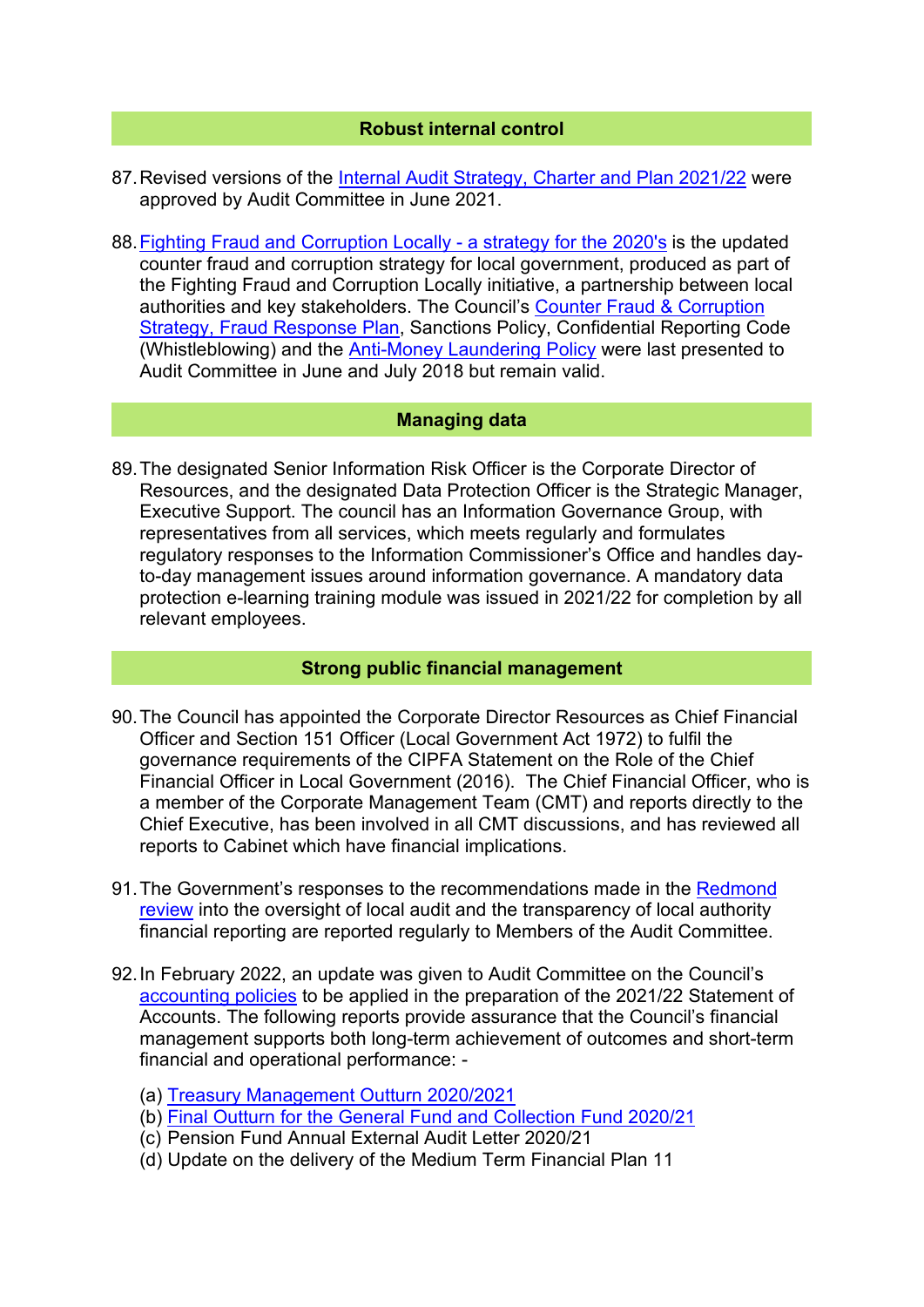- (e) Quarterly Forecast of Outturn reports, including Revenue and Capital Budgets and the Collection Fund
- (f) Medium Term Financial Plan 2022/23 to 2025/26 and Revenue and Capital Budget 2022/23
- (g) Report under Section 25 of Local Government Act 2003 Reserves
- 93. A value for money self-assessment against the National Audit Office (NAO) Code of Practice was completed, with input from Internal Audit, and sent to the external auditors for review by 30 September 2021. The external auditor's completion report, reported to the Audit Committee in November 2021, concluded that the Council achieved full compliance with the NAO Code of Practice.

#### **Principle G: Implementing good practices in transparency, reporting and audit to deliver effective accountability**

### **Implementing good practice in transparency**

- 94. The Council is committed to being open and transparent about how it works and how decisions are made. In line with the Local Government Transparency Code, information is published on a transparency and accountability web page about how money is spent, how services are purchased, land and assets owned, structures and salaries, and fraud. As required by law, the sum paid to each county councillor is also published. The Council has also been publishing open datasets through the Data Mill North website.
- 95. Reports about complaints against members are included in part A of the Standards Committee agenda rather than part B (consideration of exempt or confidential information).

### **Implementing good practices in reporting**

- 96. The Council's commitment to regular reporting to stakeholders on performance, value for money and stewardship of resources is evidenced throughout this statement. Other examples include: -
	- (a) Director of Public Health Annual Report 2021
	- (b) Health Protection Assurance Annual Report
	- (c) Durham Safeguarding Children Partnership Annual Report 2020/21
	- (d) Corporate Parenting Panel Annual Report 2020-2021
	- (e) Durham Safeguarding Children Partnership Children Looked After Update
	- (f) Fostering Service Annual Report 2020-21
	- (g) Annual Report on the Adoption Service: April 2020 March 2021
	- (h) Virtual School Annual Report Summary
	- (i) Children Looked After with a Disability Annual Update
	- (j) Protecting the Public Purse Annual Report 2021/2022
- 97. The Local Code of Corporate Governance is reviewed annually before being considered for approval by the Audit Committee and County Council.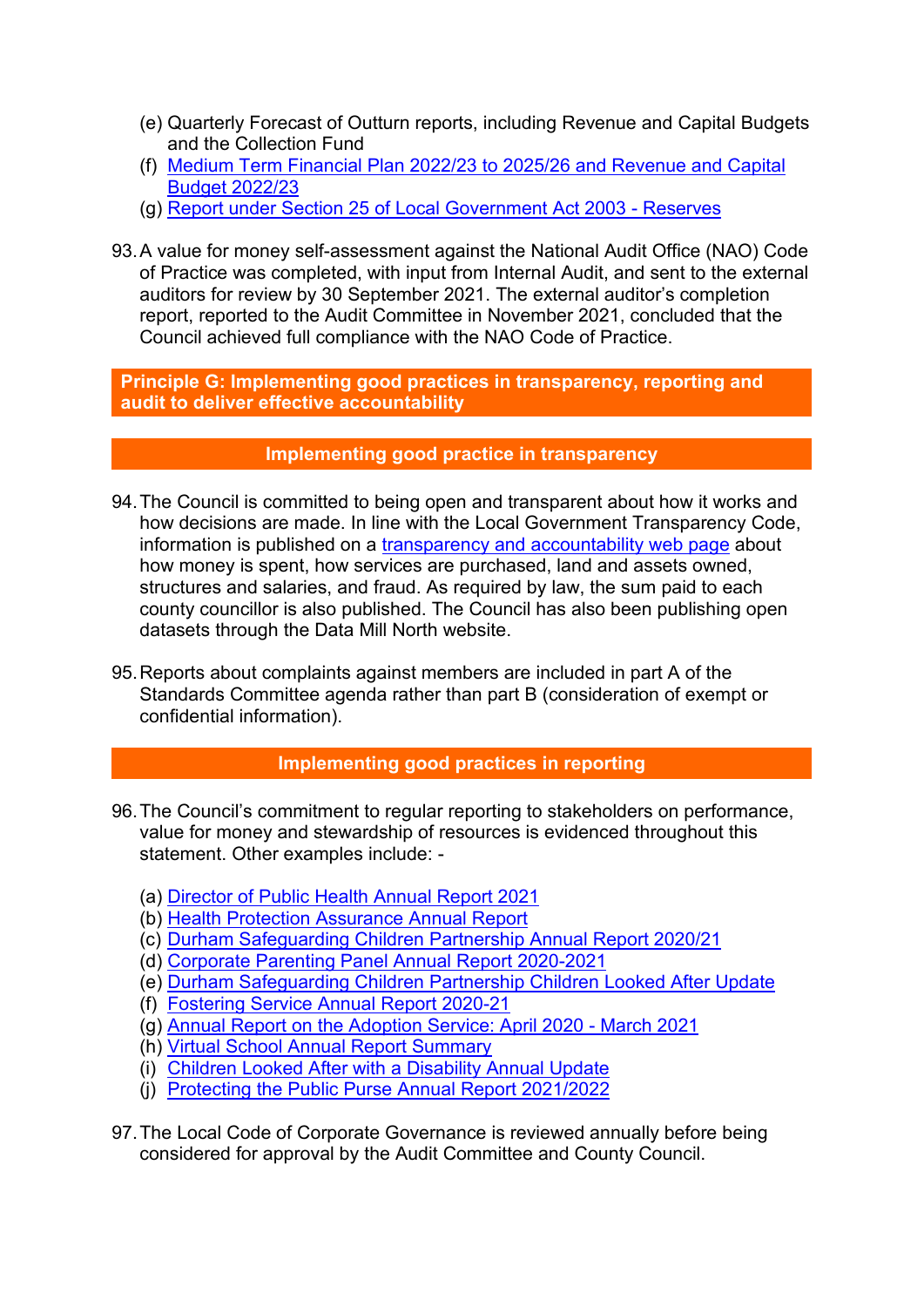- 98. The Statement of Accounts 2020/21, incorporating the Annual Governance Statement for 2020/21 , was approved by the Audit Committee in September 2021, taking account of the views of the External Auditor, in line with the Accounts and Audit Regulations 2015. External Audit also provides an independent opinion on whether the Annual Governance Statement is materially accurate.
- 99. Durham County Council Pension Fund (the Fund) is part of the Local Government Pension Scheme governed by regulations made under the Public Service Pensions Act 2013 and administered by Durham County Council. The Pension Fund Annual Report and Accounts for the year ended 31 March 2021, which contains the Pension Fund audited statement of accounts, was authorised by the responsible financial officer on 30 September 2021 and published on the council's website on 28 October 2021. The Pension Fund Statement of Accounts was received by the Pension Fund Committee in December 2021. The Pension Fund's Annual Report includes a Governance Compliance Statement which sets out the Fund's scheme of delegation and the terms of reference, structure and operational procedures of the delegation, and the extent of its compliance with 2008 statutory guidance issued by the Secretary of State and the provisions of regulation 55 of the Local Government Pension Scheme Regulations 2013.

#### **Assurance and effective accountability**

- 100. A review of the effectiveness of Internal Audit, incorporating the Internal Audit Service and the Audit Committee, has been undertaken and was reported to the Audit Committee in July 2022. This review concluded that the Council's system of internal audit is considered to be effective, which in turn allows the opinion of the Chief Internal Auditor and Corporate Fraud Manager to be relied upon.
- 101. In May 2019, Audit Committee approved revised Terms of Reference incorporating the Chartered Institute of Public Finance and Accountancy's model Terms of Reference defined in the Practical Guidance for Local Authorities 2018. The Committee also completed a core knowledge and self-assessment against the good practice for Audit Committees in Local Authorities guidance, and no significant gaps were identified.
- 102. An external quality assessment of the Internal Audit Service's conformance to the Public Sector Internal Audit Standards (PSIAS) and the CIPFA\* Local Government Application Note during 2021/22 was carried out by CIPFA. The opinion delivered concluded that the Internal Audit Service fully conforms to the requirements of the Public Sector Internal Audit Standards and the CIPFA Local Government Application Note. Some improvement opportunities have been identified and an action plan has been developed to address these. \* Chartered Institute of Public and Finance and Accountancy.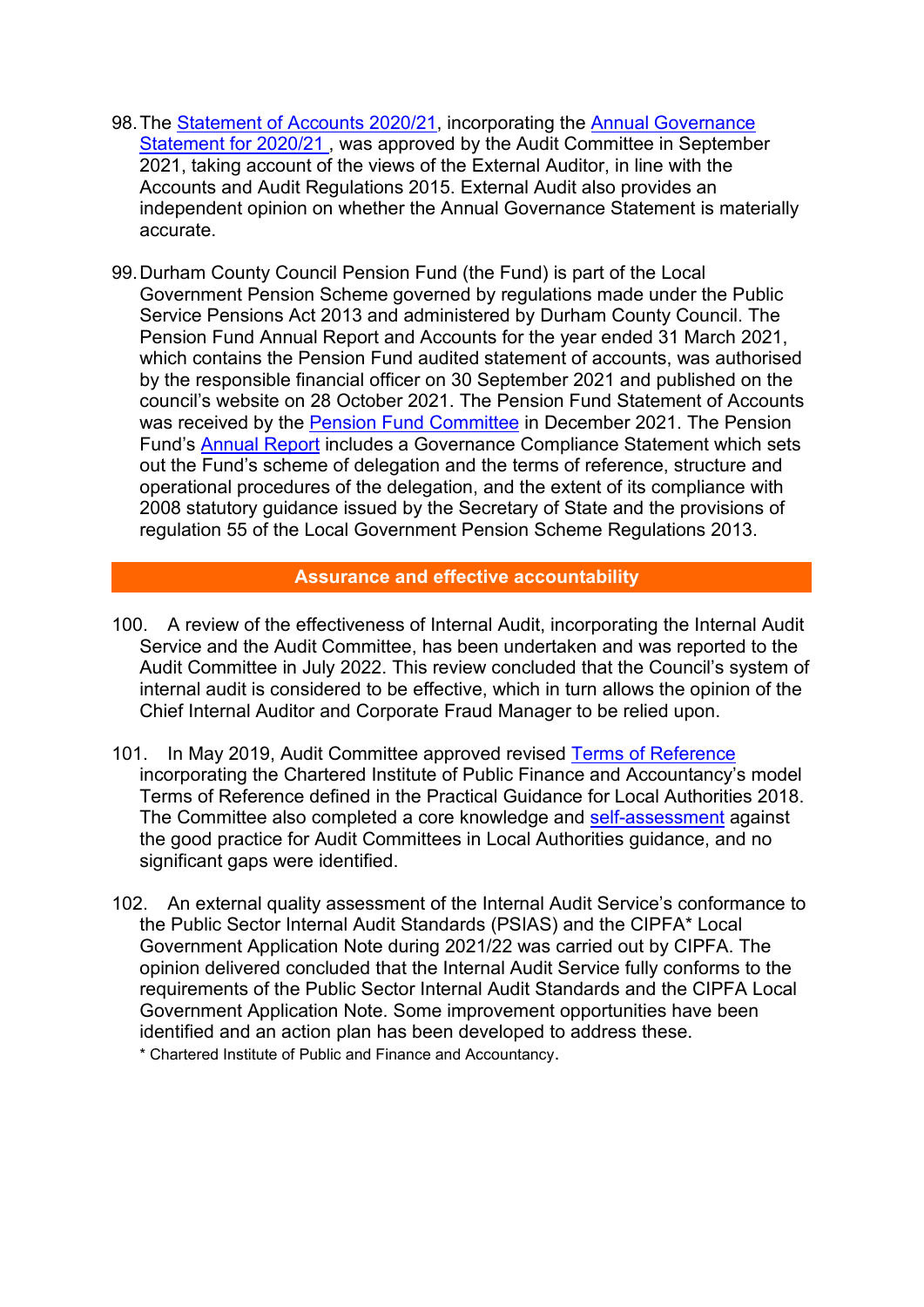- 103. Assurance can also be taken from the following external independent sources that, through good governance, the Council continues to maintain and improve the quality of services: -
	- (a) The Audit Completion Report (Statement of Accounts) summarises the external auditor's conclusions for the year ended 31 March 2021.
	- (b) The External Audit Strategy Memorandum sets out the audit plan in respect of the audit of Durham County Council for the year ending 31 March 2022.
	- (c) External Audit Progress reports in November 2021 and February 2022.
	- (d) The Audit Completion Report (Pension Fund) summarises the external auditor's conclusions for the year ended 31 March 2021.
- 104. Regulatory inspections
	- (a) Each Children's home is inspected by the regulator, Ofsted.
	- (b) In November 2021, Children and Young People's Overview and Scrutiny (CYP OSC) Committee considered a report that provided members with information in relation to the key findings and actions in response to the Ofsted focused visit in July 2021.
- 105. In March 2022, CYP OSC received a presentation providing information on The Independent Inquiry into Child Sexual Abuse into Child Sexual Exploitation by Organised Networks and providing information on the actions taken by Durham Constabulary, Durham County Council and the Durham Children's Safeguarding Partnership to address areas within the report.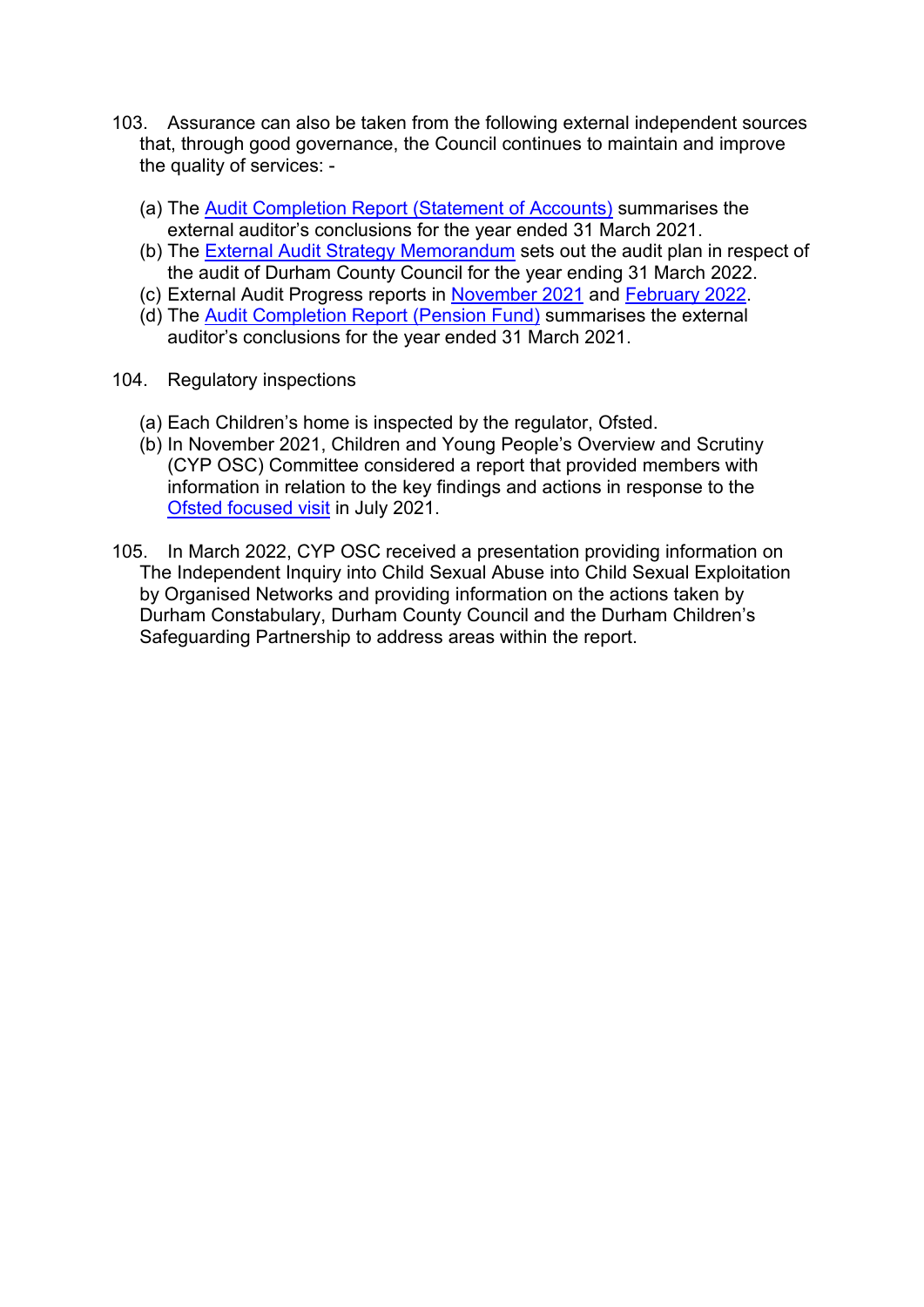### **APPENDIX B: Update on improvements identified in the 2020/21 Annual Governance Statement**

Following the production of the Annual Governance Statement for 2020/21, eight improvement actions were identified for 2021/22. Progress against each action is shown in the table below.

| No.            | <b>Actions to be taken</b>                                                                                                                                | <b>Links to the Local</b><br><b>Code of Corporate</b><br>Governance (ref)                                                                                                                 | <b>Lead Officer</b>                          | <b>Timescale</b>  | <b>Update</b>                                                                                                                                                                                                                                                                                                                                                                                                                                                                                                                                                                                                                                                                                            |
|----------------|-----------------------------------------------------------------------------------------------------------------------------------------------------------|-------------------------------------------------------------------------------------------------------------------------------------------------------------------------------------------|----------------------------------------------|-------------------|----------------------------------------------------------------------------------------------------------------------------------------------------------------------------------------------------------------------------------------------------------------------------------------------------------------------------------------------------------------------------------------------------------------------------------------------------------------------------------------------------------------------------------------------------------------------------------------------------------------------------------------------------------------------------------------------------------|
|                | Implement and embed<br>the new Corporate<br>Property and Land<br>Service, as approved<br>by CMT and members,<br>adopting the corporate<br>landlord model. | Developing the<br>Council's capacity<br>through effective use<br>of assets and<br>improving the use of<br>resources $(4.37 -$<br>$4.38$ ).                                                | Head of<br>Corporate<br>Property and<br>Land | December<br>2021  | This action is substantially complete.<br>The new service is now embedded across the Council. The<br>principles of the Corporate Landlord Model have been adopted<br>across service groupings. The new arrangements will be<br>continually kept under review to ensure that they are all<br>embracing, fit for purpose and in line with the corporate<br>direction of travel to meet best practice and deliver service<br>needs.                                                                                                                                                                                                                                                                         |
| $\overline{2}$ | Implement the actions<br>identified in the<br><b>Children's Social Care</b><br>Services improvement<br>plan agreed with<br>Ofsted.                        | <b>The Council</b><br>welcomes peer<br>challenge, reviews<br>and inspections from<br>regulatory bodies<br>and seeks to ensure<br>that<br>recommendations<br>are implemented<br>$(4.67)$ . | Head of<br>Children's<br><b>Social Care</b>  | September<br>2021 | Of the 64 actions in the plan, 61 are complete or on schedule<br>and 3 have been rescheduled or reviewed.<br>Fostering Peer Review completed in December 2021. Actions<br>and recommendations have been incorporated into wider<br>service improvement plan and broader service review.<br>Peer review of quality assurance processes and Independent<br>Reviewing Officer function is partially complete with interim<br>report expected mid-April 2022. Further scoping and<br>improvement work to build on recommendations is underway.<br>Review of children's commissioning functions is underway and<br>mid-way report received in March 2022 with further work and<br>recommendations identified. |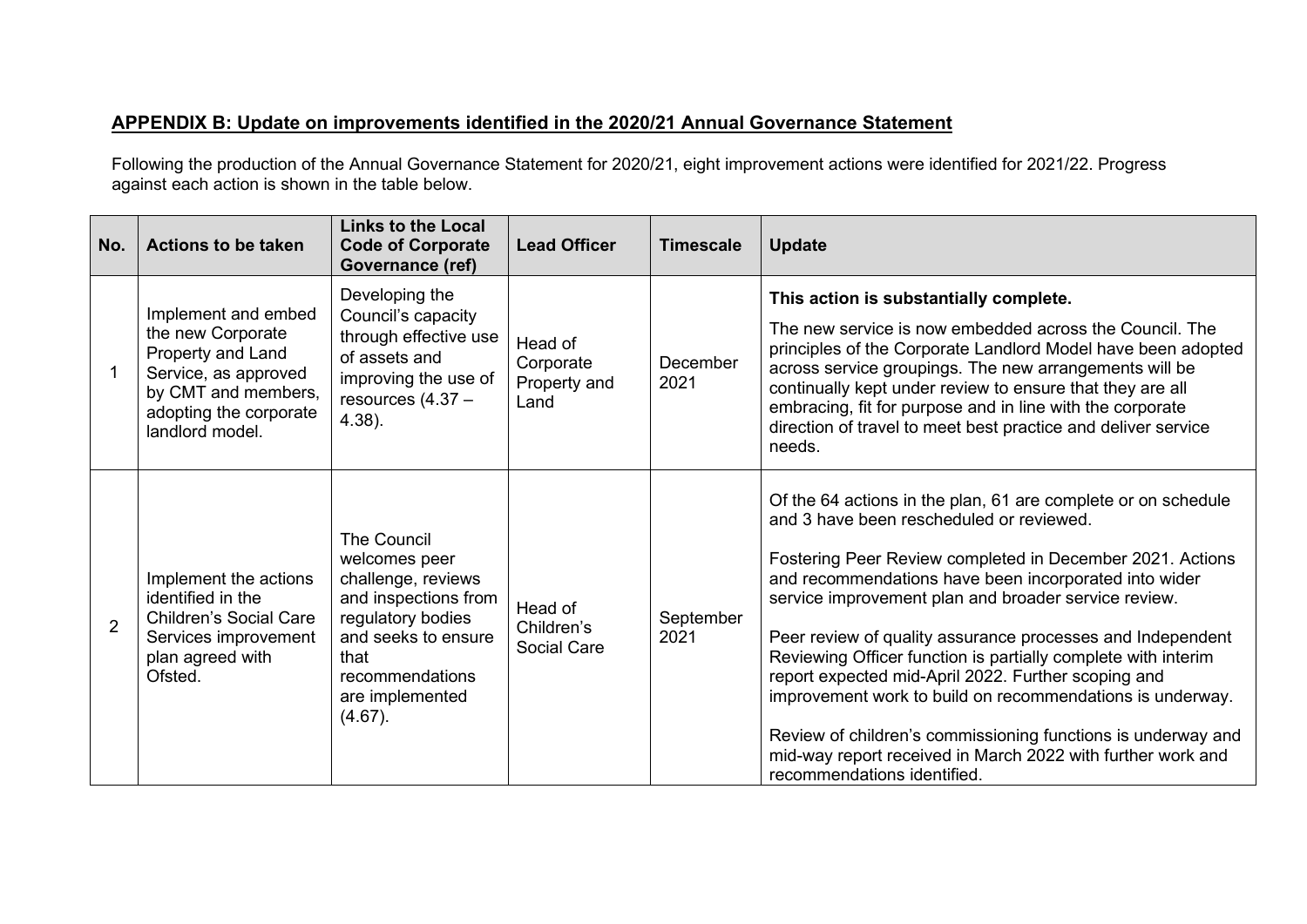| No. | <b>Actions to be taken</b>                                                                                                                                                                                                                                                                                                      | <b>Links to the Local</b><br><b>Code of Corporate</b><br>Governance (ref) | <b>Lead Officer</b>                    | <b>Timescale</b> | <b>Update</b>                                                                                                                                                                                                                                                                                                                                                                                                                                                                                                                                                                                                                                                                               |
|-----|---------------------------------------------------------------------------------------------------------------------------------------------------------------------------------------------------------------------------------------------------------------------------------------------------------------------------------|---------------------------------------------------------------------------|----------------------------------------|------------------|---------------------------------------------------------------------------------------------------------------------------------------------------------------------------------------------------------------------------------------------------------------------------------------------------------------------------------------------------------------------------------------------------------------------------------------------------------------------------------------------------------------------------------------------------------------------------------------------------------------------------------------------------------------------------------------------|
|     |                                                                                                                                                                                                                                                                                                                                 |                                                                           |                                        |                  | This action is behind schedule.                                                                                                                                                                                                                                                                                                                                                                                                                                                                                                                                                                                                                                                             |
| 3   | Review the approach<br>to residential and<br>nursing care, taking<br>into account market<br>reshaping required as<br>a result of capacity in<br>the market, the Covid-<br>19 pandemic and<br>changing preferences<br>in terms of care, with<br>the aim of ensuring a<br>sustainable and high-<br>quality care market<br>(2023). | D3.1 Optimising<br>achievement of<br>intended outcomes<br>(4.34)          | Head of<br>Integrated<br>Commissioning | March 2022       | This work has been slightly delayed as a result of the ongoing<br>pandemic and the requirement to divert the activities of the<br>team to pandemic response. A draft model has now been<br>developed (two months behind schedule) which includes<br>detailed analysis of several years of care home activity. This<br>data has been linked to NHS data to provide a comprehensive<br>picture of capacity and demand across the county. The model<br>can review demand based on level of need, complexity of<br>health care condition, type of care home bed required and<br>locality. Demand projections can be modified based on a<br>range of variables linked to planned market changes. |
|     |                                                                                                                                                                                                                                                                                                                                 |                                                                           |                                        |                  | Alongside this, housing colleagues have undertaken a detailed<br>analysis of housing stock for older people across the county<br>which will accompany the care home demand model. The<br>housing data shows capacity and demand on the same<br>footprints as the care home data. Early engagement has taken<br>place with registered social landlords via the housing forum<br>and follow up meetings are scheduled to share views on<br>accommodation gaps for older people across the County.                                                                                                                                                                                             |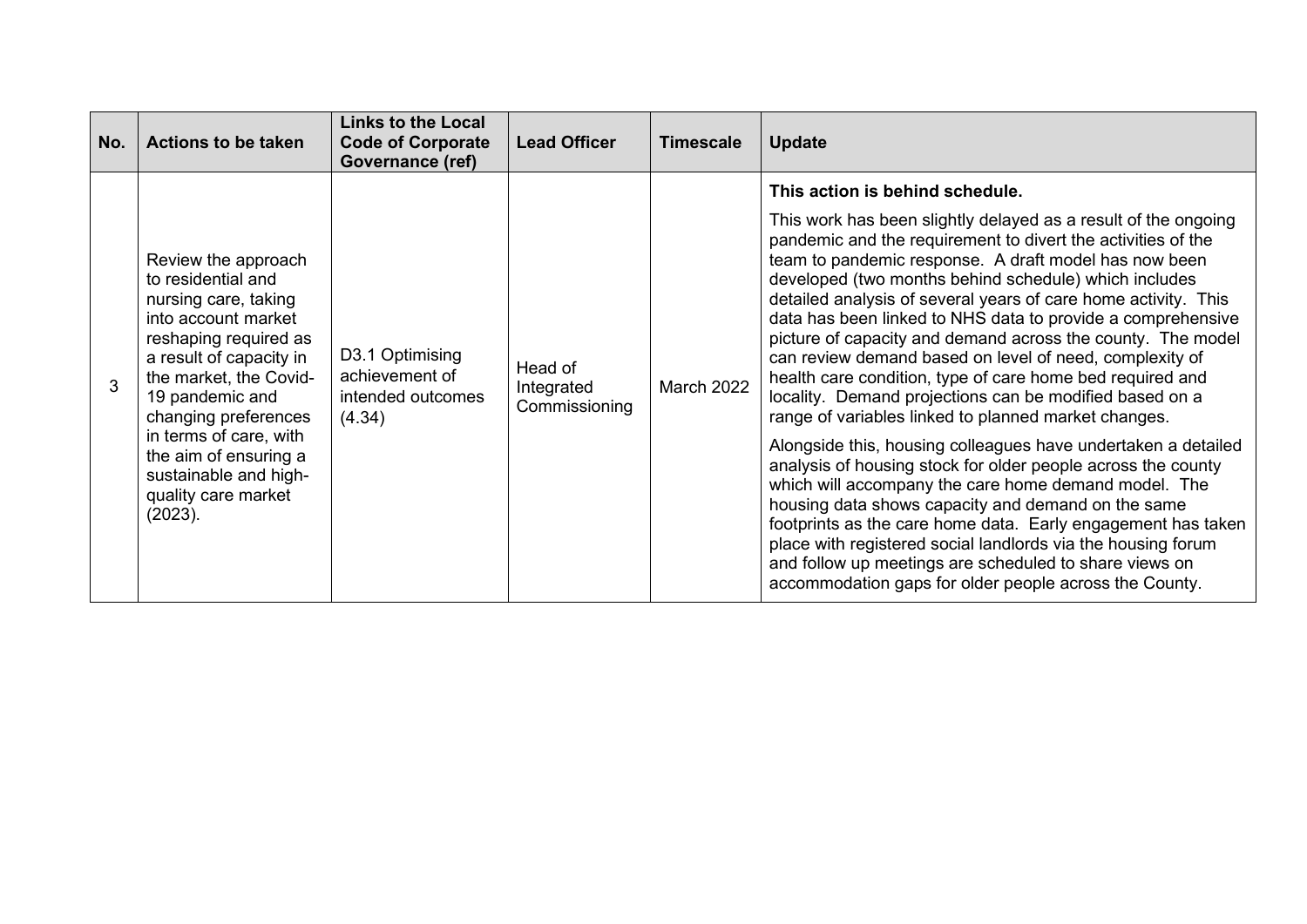| No. | <b>Actions to be taken</b>                                                                                                                                                                                              | <b>Links to the Local</b><br><b>Code of Corporate</b><br>Governance (ref)                                                                                                                    | <b>Lead Officer</b>                        | <b>Timescale</b> | <b>Update</b>                                                                                                                                                                                                                                                                                                                                                                                                                                                                                              |
|-----|-------------------------------------------------------------------------------------------------------------------------------------------------------------------------------------------------------------------------|----------------------------------------------------------------------------------------------------------------------------------------------------------------------------------------------|--------------------------------------------|------------------|------------------------------------------------------------------------------------------------------------------------------------------------------------------------------------------------------------------------------------------------------------------------------------------------------------------------------------------------------------------------------------------------------------------------------------------------------------------------------------------------------------|
| 4   | Development and<br>embedding of the<br><b>County Durham</b><br>Together model to<br>promote joined up<br>service delivery and<br>enable easier access<br>to preventative<br>services available in<br>local communities. | Sustainable<br>economic, social<br>and environmental<br>benefits: ensure fair<br>access to services<br>(4.29)                                                                                | <b>Deputy Director</b><br>of Public Health | March 2023       | This action is on schedule.<br>Work around developing County Durham Together continues.<br>Several pieces of work are being progressed within individual<br>workstreams. A presentation has been developed and agreed<br>at County Durham Together Partnership Board to take through<br>DCC senior management teams and onward to CMT and<br>Cabinet Transformation on a date to be confirmed. This<br>presentation will also be shared by CDT partners in their<br>relevant senior management groups.     |
| 5   | Undertake a review of<br>Home to School<br>Transport policy and<br>commissioning<br>arrangements to better<br>understand and<br>address escalating<br>budget pressures.                                                 | Developing the<br>Council's capacity:<br>improve the use of<br>resources to ensure<br>that they are<br>allocated in a way<br>that realises<br>outcomes effectively<br>and efficiently (4.38) | Head of<br>Education and<br><b>Skills</b>  | March 2022       | This action is on schedule.<br>The review has been completed and a new Home to School<br>Travel Board has been established to lead the programme.<br>The recommendations from the review have been considered<br>by the Travel Board and will be discussed more broadly within<br>the Council in March 2022. The final set of proposals are<br>scheduled for presentation to Cabinet in May 2022. A new<br>Home to School Transport policy is also in development with<br>planned publication in May 2022. |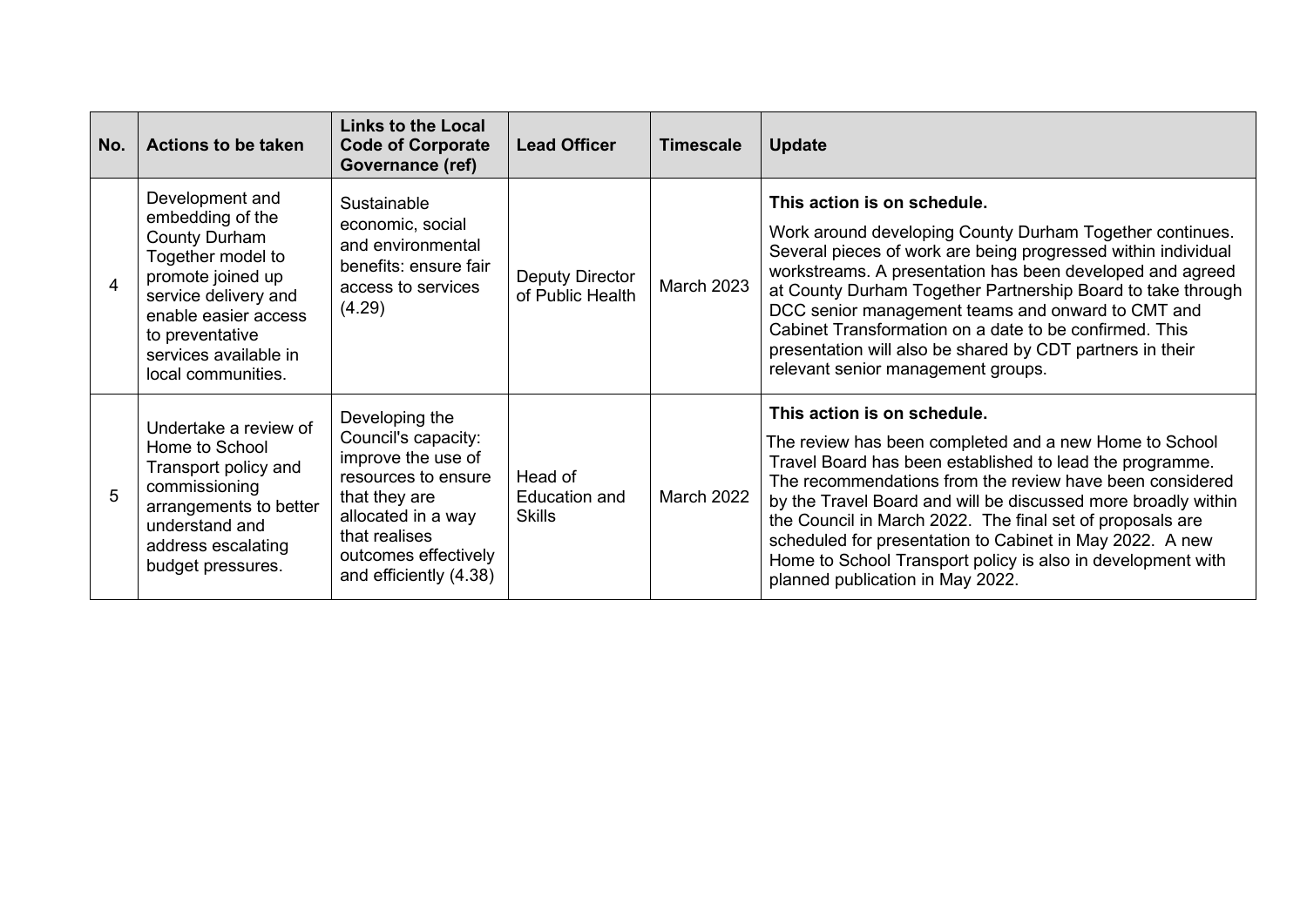|     |                                                                                                                                                                                                                                                                           | <b>Links to the Local</b>                                                                                                                                                                    |                                                                                    |                  |                                                                                                                                                                                                                                                                                                                                                                                                                                                                                                                                                                                                                                                                                                                                                                                                                                                                                                                                                                                                                                                                                                                                                                                                                                                                                                                                                                                                                                                                                                                                                                                                                                                                                                                   |
|-----|---------------------------------------------------------------------------------------------------------------------------------------------------------------------------------------------------------------------------------------------------------------------------|----------------------------------------------------------------------------------------------------------------------------------------------------------------------------------------------|------------------------------------------------------------------------------------|------------------|-------------------------------------------------------------------------------------------------------------------------------------------------------------------------------------------------------------------------------------------------------------------------------------------------------------------------------------------------------------------------------------------------------------------------------------------------------------------------------------------------------------------------------------------------------------------------------------------------------------------------------------------------------------------------------------------------------------------------------------------------------------------------------------------------------------------------------------------------------------------------------------------------------------------------------------------------------------------------------------------------------------------------------------------------------------------------------------------------------------------------------------------------------------------------------------------------------------------------------------------------------------------------------------------------------------------------------------------------------------------------------------------------------------------------------------------------------------------------------------------------------------------------------------------------------------------------------------------------------------------------------------------------------------------------------------------------------------------|
| No. | <b>Actions to be taken</b>                                                                                                                                                                                                                                                | <b>Code of Corporate</b><br>Governance (ref)                                                                                                                                                 | <b>Lead Officer</b>                                                                | <b>Timescale</b> | <b>Update</b>                                                                                                                                                                                                                                                                                                                                                                                                                                                                                                                                                                                                                                                                                                                                                                                                                                                                                                                                                                                                                                                                                                                                                                                                                                                                                                                                                                                                                                                                                                                                                                                                                                                                                                     |
| 6   | Deliver the actions set<br>out within the Looked<br><b>After Children</b><br><b>Placement Sufficiency</b><br>Strategy to ensure best<br>outcomes and cost-<br>effective placement<br>costs to address<br>escalating budget<br>pressures within<br>Children's Social Care. | Developing the<br>Council's capacity:<br>improve the use of<br>resources to ensure<br>that they are<br>allocated in a way<br>that realises<br>outcomes effectively<br>and efficiently (4.38) | Head of<br>Children's<br>Social Care and<br>Head of<br>Integrated<br>Commissioning | March 2022       | Of the 26 actions in the plan, 24 are complete or on schedule<br>and two have been rescheduled.<br>The strategy contains 26 actions over a three-year period<br>(2020-2023), each aligned to one of four objectives relating to<br>in-house foster carers (9), adopters (2), residential homes (11)<br>and care leavers (4).<br>During 2021/22, the Fostering Service recruited 29 new<br>fostering households, against a target of 30. A new marketing<br>and recruitment campaign has been launched focusing on the<br>recruitment of new foster carers for sibling groups, children<br>with a disability, teenagers and unaccompanied asylum-<br>seeking children. Work is ongoing to develop a new website<br>which provides a 'one-stop-shop' for prospective foster carers.<br>The Mockingbird Model is being developed which will provide<br>enhanced support to foster carers, improving the stability of<br>children's foster placements and the retention of carers. The<br>regional framework for Independent Fostering Agencies has<br>been recommissioned, with bids being evaluated in April 2022<br>and a framework operational date of July 2022.<br>The Adopt Coast to Coast Regional Adoption Agency (RAA)<br>for Durham, Sunderland and Cumbria was launched in April<br>2021. The agency has continued to work collaboratively with<br>RAA partners in developing practice around linking and<br>matching so children can be matched to their forever family<br>within a shorter timeframe.<br>Capacity has increased during 2021/22, with the development<br>of a new smaller children's home. Work is ongoing to develop<br>a further smaller children's home which will care for up to two |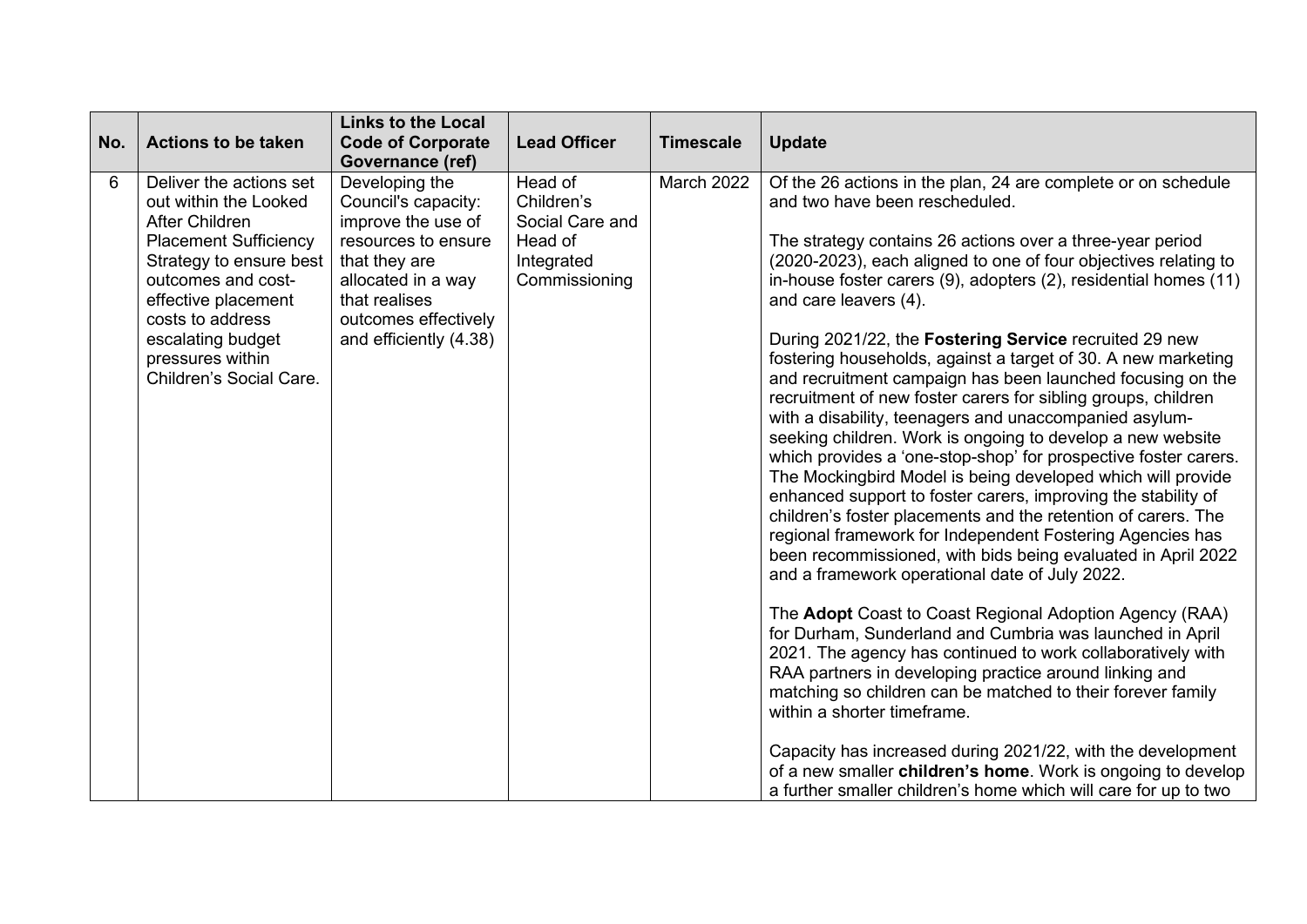|                |                                                                                                                                                                                                                              |                                                                                                                                              |                                                                    |                 | young people which is due to open later in 2022. The Edge of<br>Care home has been identified with a forecast operational date<br>of mid-2023. Work is ongoing to re-provide a home for three<br>young people with a target date of 2023. A Lean Review is<br>considering the end-to-end process in relation to developing<br>new children's home, from identifying the property to opening<br>the home and the first child moving in. The review will consider<br>the roles and responsibilities across a range of services within<br>the Local Authority, where improvements can be made, and<br>processes streamlined and areas where additional capacity is<br>proposed.                               |
|----------------|------------------------------------------------------------------------------------------------------------------------------------------------------------------------------------------------------------------------------|----------------------------------------------------------------------------------------------------------------------------------------------|--------------------------------------------------------------------|-----------------|------------------------------------------------------------------------------------------------------------------------------------------------------------------------------------------------------------------------------------------------------------------------------------------------------------------------------------------------------------------------------------------------------------------------------------------------------------------------------------------------------------------------------------------------------------------------------------------------------------------------------------------------------------------------------------------------------------|
|                |                                                                                                                                                                                                                              |                                                                                                                                              |                                                                    |                 | In relation to care leavers, the Supported Living Preferred<br>Provider Panel will be extended and opened up in September<br>2022, enabling new providers to join. As information is<br>released by Ofsted in relation to the regulatory framework for<br>support accommodation providers, we will work closely with<br>providers to prepare them and to understand any emerging<br>gaps within the provider marketplace. Two actions have been<br>deferred from December 2021 to December 2022, (a) review<br>the marketing and recruitment strategy for supported lodging<br>provision, and (b) recommission our Supported Living Provider<br>Panel for young people with needs that challenge services. |
|                | Development of a post<br><b>Covid Economic</b>                                                                                                                                                                               |                                                                                                                                              |                                                                    |                 | This action is on schedule.                                                                                                                                                                                                                                                                                                                                                                                                                                                                                                                                                                                                                                                                                |
| $\overline{7}$ | Development /<br>Recovery Plan for the<br>County, factoring in<br>opportunities and<br>issues presented<br>through the Levelling<br>Up, ensuring a robust<br>and ambitious<br>economic plan that is<br>co-developed with the | Planning<br>interventions:<br>arrangements for<br>planning the<br>interventions for the<br>achievement of its<br>intended outcomes<br>(4.33) | Corporate<br>Director of<br>Regeneration,<br>Economy and<br>Growth | October<br>2022 | Consultation titled 'Our Big Conversation' started on 31<br>January 2022 and continued until 22 April 2022. This includes<br>a wide range of workshops and meetings with varied<br>stakeholders. The website is now live and online surveys are<br>available for residents, businesses and young people. A full<br>report on the consultation outcomes will be compiled in May<br>2022 and drafting of the first strategy will start in May/June<br>2022.                                                                                                                                                                                                                                                  |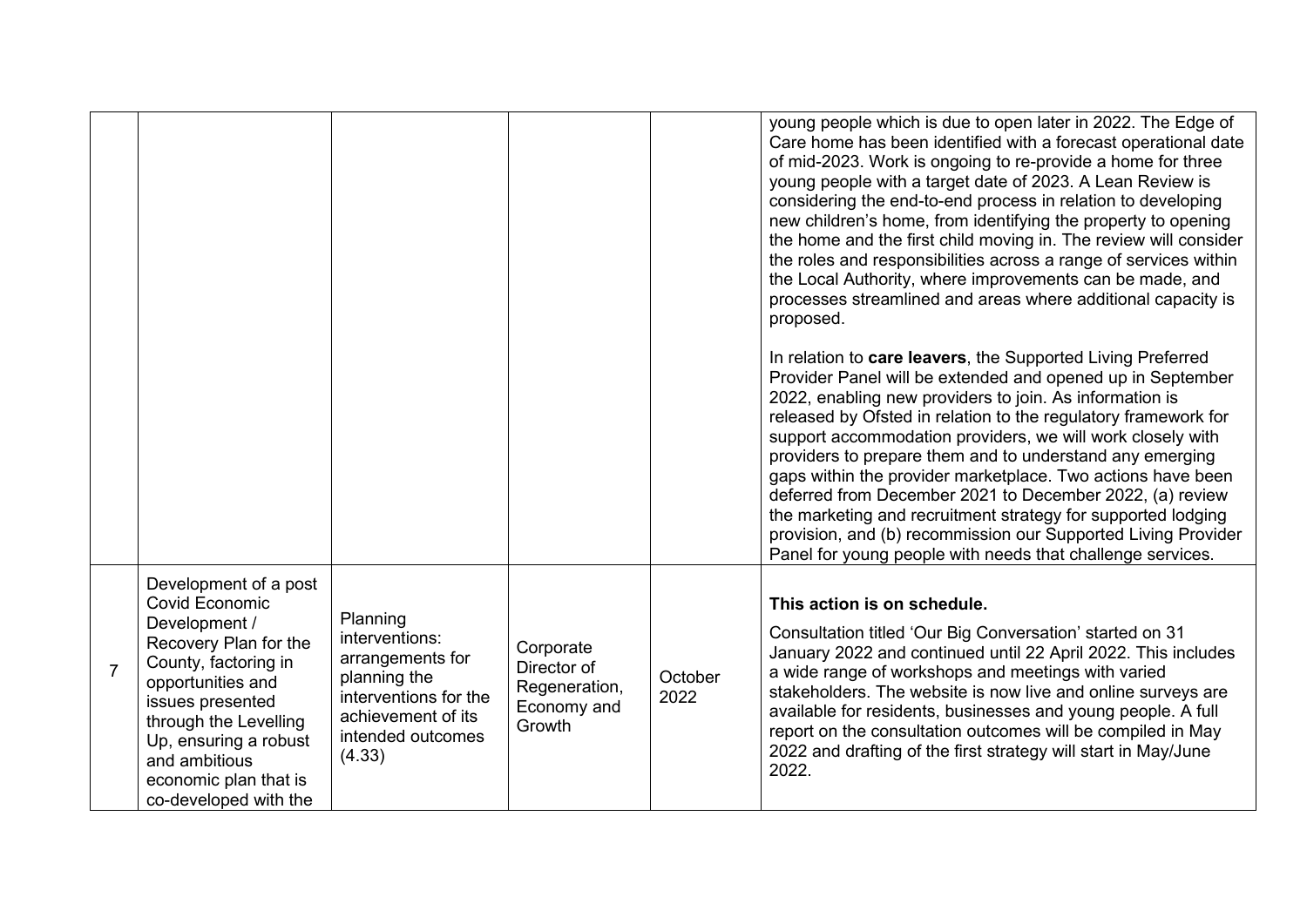|   | community, focused on<br>inclusive growth and<br>prosperity.                                                                                                    |                                                                                                                                                                                                                                                                  |  |                   |                                                                                                                                                                                                                                                                                                                                                                                                                                                                                                                              |
|---|-----------------------------------------------------------------------------------------------------------------------------------------------------------------|------------------------------------------------------------------------------------------------------------------------------------------------------------------------------------------------------------------------------------------------------------------|--|-------------------|------------------------------------------------------------------------------------------------------------------------------------------------------------------------------------------------------------------------------------------------------------------------------------------------------------------------------------------------------------------------------------------------------------------------------------------------------------------------------------------------------------------------------|
|   |                                                                                                                                                                 |                                                                                                                                                                                                                                                                  |  |                   | This action is complete.                                                                                                                                                                                                                                                                                                                                                                                                                                                                                                     |
| 8 | Assess ongoing<br>medium financial<br>impacts of Covid in<br>terms of additional<br>recurring costs and<br>reduced income to<br>inform future MTFP<br>planning. | Strong public<br>financial<br>management: FM<br>supports long-term<br>outcomes/short-term<br>Corporate<br>financial and<br>Director of<br>operational<br><b>Resources</b><br>performance. FM is<br>integrated at all<br>levels of planning<br>and control (4.58) |  | <b>March 2022</b> | Any ongoing impact of COVID upon the council's budget is<br>continually reviewed. As part of the development of MTFP12,<br>an additional base budget pressure has been included in the<br>2022/23 base budget in relation to waste volumes. During<br>lockdown periods waste volumes increased and it was<br>expected that after lockdown waste volumes would reduce to<br>pre-pandemic levels. This has not occurred however and to<br>ensure the base budget reflects this a budget uplift has been<br>agreed for 2022/23. |
|   |                                                                                                                                                                 |                                                                                                                                                                                                                                                                  |  |                   | At this stage no other ongoing increased expenditure sums<br>have been considered for inclusion in the base budget and<br>income levels in areas such as leisure, car parking and<br>theatres will continue to be closely monitored during 2022/23. If<br>income levels do not return to pre-pandemic levels, then<br>consideration may need to be given for inclusion of base<br>budget uplifts in the 2023/24 base.                                                                                                        |
|   |                                                                                                                                                                 |                                                                                                                                                                                                                                                                  |  |                   | Any ongoing impact within 2022/23 will be covered either from<br>within cash limit budgets, contingencies or from reserves<br>dependent upon the sums experienced.                                                                                                                                                                                                                                                                                                                                                           |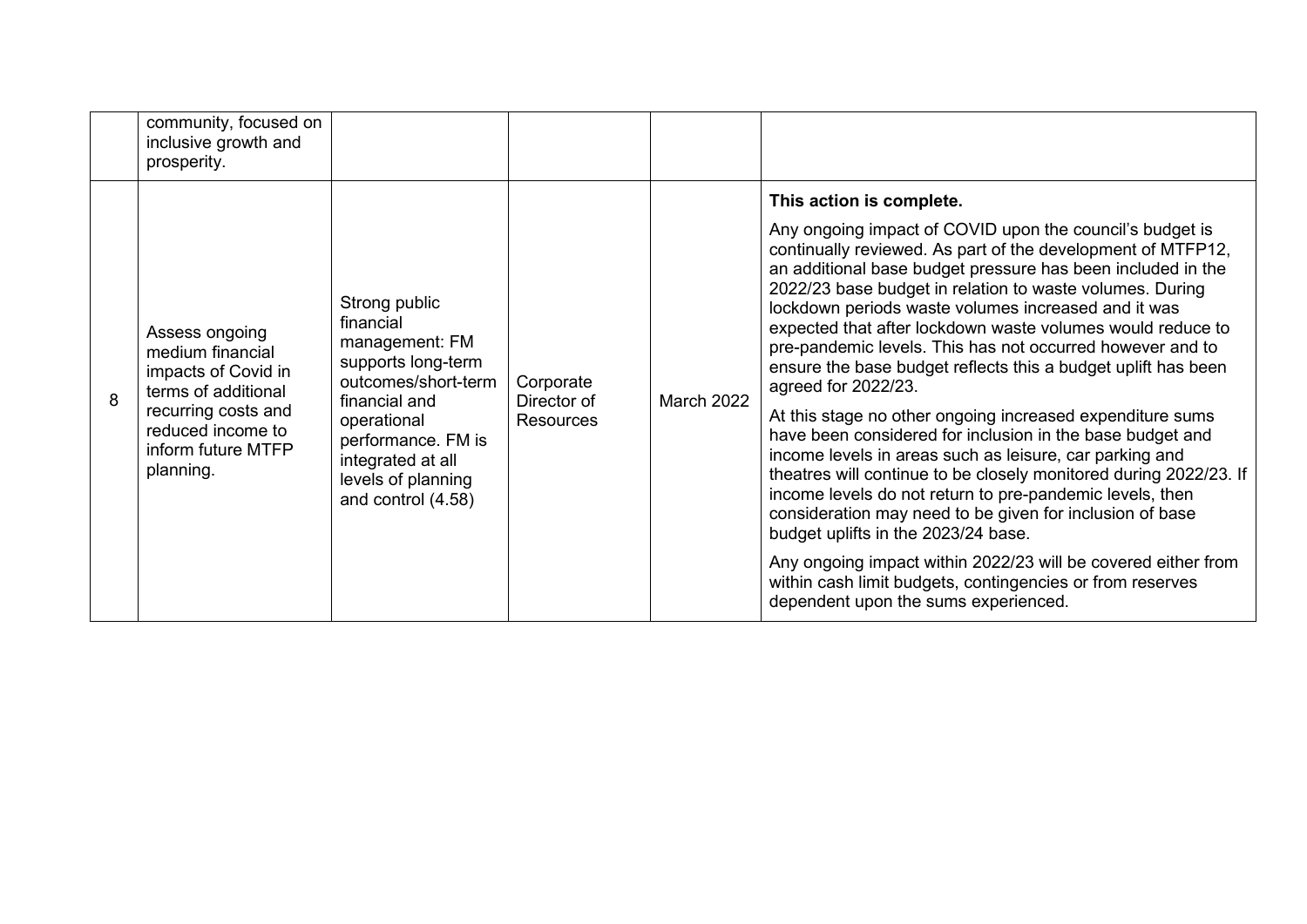## **APPENDIX C: Proposed Governance Improvements required during 2022/23**

As a result of the review of governance arrangements, and the work of both internal and external audit, seven improvement actions have been<br>identified to further strengthen governance arrangements in 2022/23. These are sho

| No.            | <b>Actions to be taken</b>                                                                                                                                                                                                                                                                                                         | Links to the Local Code of Corporate<br>Governance (ref)                                                                                                                      | <b>Lead Officer</b>                                                                | <b>Timescale</b>  |
|----------------|------------------------------------------------------------------------------------------------------------------------------------------------------------------------------------------------------------------------------------------------------------------------------------------------------------------------------------|-------------------------------------------------------------------------------------------------------------------------------------------------------------------------------|------------------------------------------------------------------------------------|-------------------|
|                | <b>Brought forward</b><br>Implement the actions identified in the Children's<br>Social Care Services improvement plan agreed<br>with Ofsted.                                                                                                                                                                                       | The Council welcomes peer challenge, reviews and<br>inspections from regulatory bodies and seeks to<br>ensure that recommendations are implemented<br>$(4.67)$ .              | Head of<br>Children's<br>Social Care                                               | <b>March 2023</b> |
| $\overline{2}$ | <b>Brought forward</b><br>Review the approach to residential and nursing<br>care, taking into account market reshaping<br>required as a result of capacity in the market,<br>the Covid-19 pandemic and changing<br>preferences in terms of care, with the aim of<br>ensuring a sustainable and high-quality care<br>market (2023). | D3.1 Optimising achievement of intended outcomes:<br>optimise the achievement of outcomes (4.34)                                                                              | Head of<br>Integrated<br>Commissioning                                             | <b>March 2023</b> |
| 3              | <b>Brought forward</b><br>Deliver the actions set out within the Looked<br>After Children Placement Sufficiency Strategy to<br>ensure best outcomes and cost-effective<br>placement costs to address escalating budget<br>pressures within Children's Social Care.                                                                 | Developing the Council's capacity: improve the use<br>of resources to ensure that they are allocated in a<br>way that realises outcomes effectively and efficiently<br>(4.38) | Head of<br>Children's<br>Social Care and<br>Head of<br>Integrated<br>Commissioning | <b>March 2023</b> |